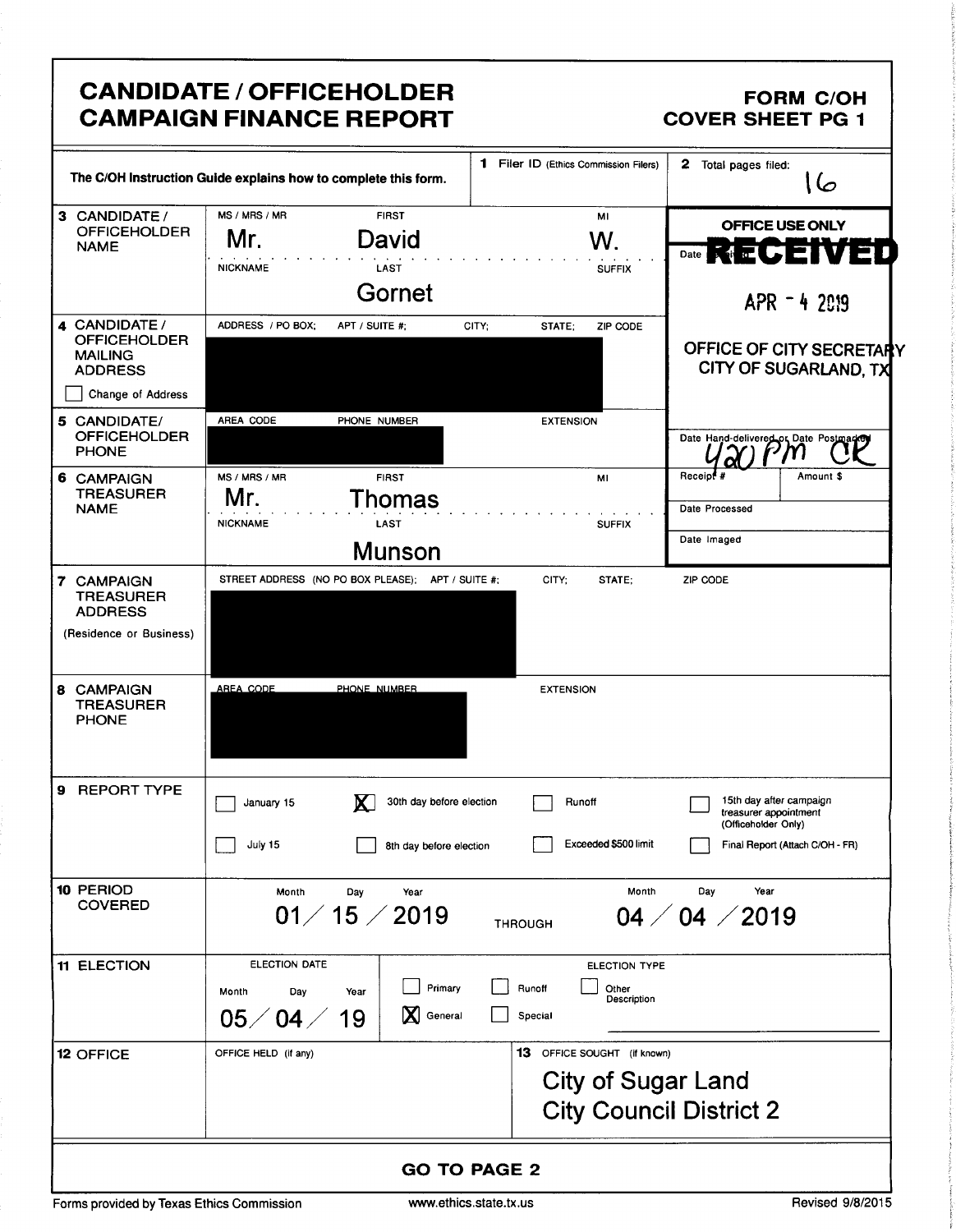## CANDIDATE / OFFICEHOLDER<br>CAMPAIGN FINANCE REPORT COVER SHEET PG 2 **CAMPAIGN FINANCE REPORT**

| 14 C/OH NAME                                       | David W. Gornet       |                                                                                                                                                                                                                                                                                                                                                                         | 15 Filer ID (Ethics Commission Filers)                                                                                                                       |
|----------------------------------------------------|-----------------------|-------------------------------------------------------------------------------------------------------------------------------------------------------------------------------------------------------------------------------------------------------------------------------------------------------------------------------------------------------------------------|--------------------------------------------------------------------------------------------------------------------------------------------------------------|
| 16 NOTICE FROM<br><b>POLITICAL</b><br>COMMITTEE(S) | OF SUCH EXPENDITURES. | THIS BOX IS FOR NOTICE OF POLITICAL CONTRIBUTIONS ACCEPTED OR POLITICAL EXPENDITURES MADE BY POLITICAL COMMITTEES TO<br>SUPPORT THE CANDIDATE / OFFICEHOLDER. THESE EXPENDITURES MAY HAVE BEEN MADE WITHOUT THE CANDIDATE'S OR OFFICEHOLDER'S<br>KNOWLEDGE OR CONSENT. CANDIDATES AND OFFICEHOLDERS ARE REQUIRED TO REPORT THIS INFORMATION ONLY IF THEY RECEIVE NOTICE |                                                                                                                                                              |
|                                                    | <b>COMMITTEE TYPE</b> | <b>COMMITTEE NAME</b>                                                                                                                                                                                                                                                                                                                                                   |                                                                                                                                                              |
|                                                    | <b>GENERAL</b>        |                                                                                                                                                                                                                                                                                                                                                                         |                                                                                                                                                              |
|                                                    | <b>SPECIFIC</b>       | <b>COMMITTEE ADDRESS</b>                                                                                                                                                                                                                                                                                                                                                |                                                                                                                                                              |
|                                                    |                       | COMMITTEE CAMPAIGN TREASURER NAME                                                                                                                                                                                                                                                                                                                                       |                                                                                                                                                              |
| <b>Additional Pages</b>                            |                       |                                                                                                                                                                                                                                                                                                                                                                         |                                                                                                                                                              |
|                                                    |                       | COMMITTEE CAMPAIGN TREASURER ADDRESS                                                                                                                                                                                                                                                                                                                                    |                                                                                                                                                              |
| <b>17 CONTRIBUTION</b><br><b>TOTALS</b>            | 1.                    | TOTAL POLITICAL CONTRIBUTIONS OF \$50 OR LESS (OTHER THAN<br>PLEDGES, LOANS, OR GUARANTEES OF LOANS), UNLESS ITEMIZED                                                                                                                                                                                                                                                   | \$                                                                                                                                                           |
|                                                    | 2.                    | TOTAL POLITICAL CONTRIBUTIONS<br>(OTHER THAN PLEDGES, LOANS, OR GUARANTEES OF LOANS)                                                                                                                                                                                                                                                                                    | \$<br>5140.00                                                                                                                                                |
| <b>EXPENDITURE</b><br><b>TOTALS</b>                | З.                    | TOTAL POLITICAL EXPENDITURES OF \$100 OR LESS.<br>UNLESS ITEMIZED                                                                                                                                                                                                                                                                                                       | \$                                                                                                                                                           |
|                                                    | 4.                    | <b>TOTAL POLITICAL EXPENDITURES</b>                                                                                                                                                                                                                                                                                                                                     | 9284.04<br>\$                                                                                                                                                |
| <b>CONTRIBUTION</b><br><b>BALANCE</b>              | 5.                    | TOTAL POLITICAL CONTRIBUTIONS MAINTAINED AS OF THE LAST DAY<br>OF REPORTING PERIOD                                                                                                                                                                                                                                                                                      | \$                                                                                                                                                           |
| <b>OUTSTANDING</b><br><b>LOAN TOTALS</b>           | 6.                    | TOTAL PRINCIPAL AMOUNT OF ALL OUTSTANDING LOANS AS OF THE<br>LAST DAY OF THE REPORTING PERIOD                                                                                                                                                                                                                                                                           | \$                                                                                                                                                           |
| <b>18 AFFIDAVIT</b>                                |                       |                                                                                                                                                                                                                                                                                                                                                                         |                                                                                                                                                              |
|                                                    |                       | under Title 15, Election Code.                                                                                                                                                                                                                                                                                                                                          | I swear, or affirm, under penalty of perjury, that the accompanying report is<br>true and correct and includes all information required to be reported by me |
|                                                    |                       |                                                                                                                                                                                                                                                                                                                                                                         | Signature of Candidate or Officeholder                                                                                                                       |
| <b>AFFIX NOTARY STAMP/SEALABOVE</b>                |                       |                                                                                                                                                                                                                                                                                                                                                                         |                                                                                                                                                              |
|                                                    |                       | Sworn to and subscribed before me, by the said Nawd GMM                                                                                                                                                                                                                                                                                                                 | this the                                                                                                                                                     |
| day of <b>LAA</b>                                  | ا 20                  | , to certify which, witness my hand and seal of office.                                                                                                                                                                                                                                                                                                                 |                                                                                                                                                              |

Signature of officer administering oath Printed name of officer administering oath Title of officer administering oath

notaly

 $\eta_{\scriptscriptstyle\! M}^{\scriptscriptstyle\prime}$ 

<u>Christme</u>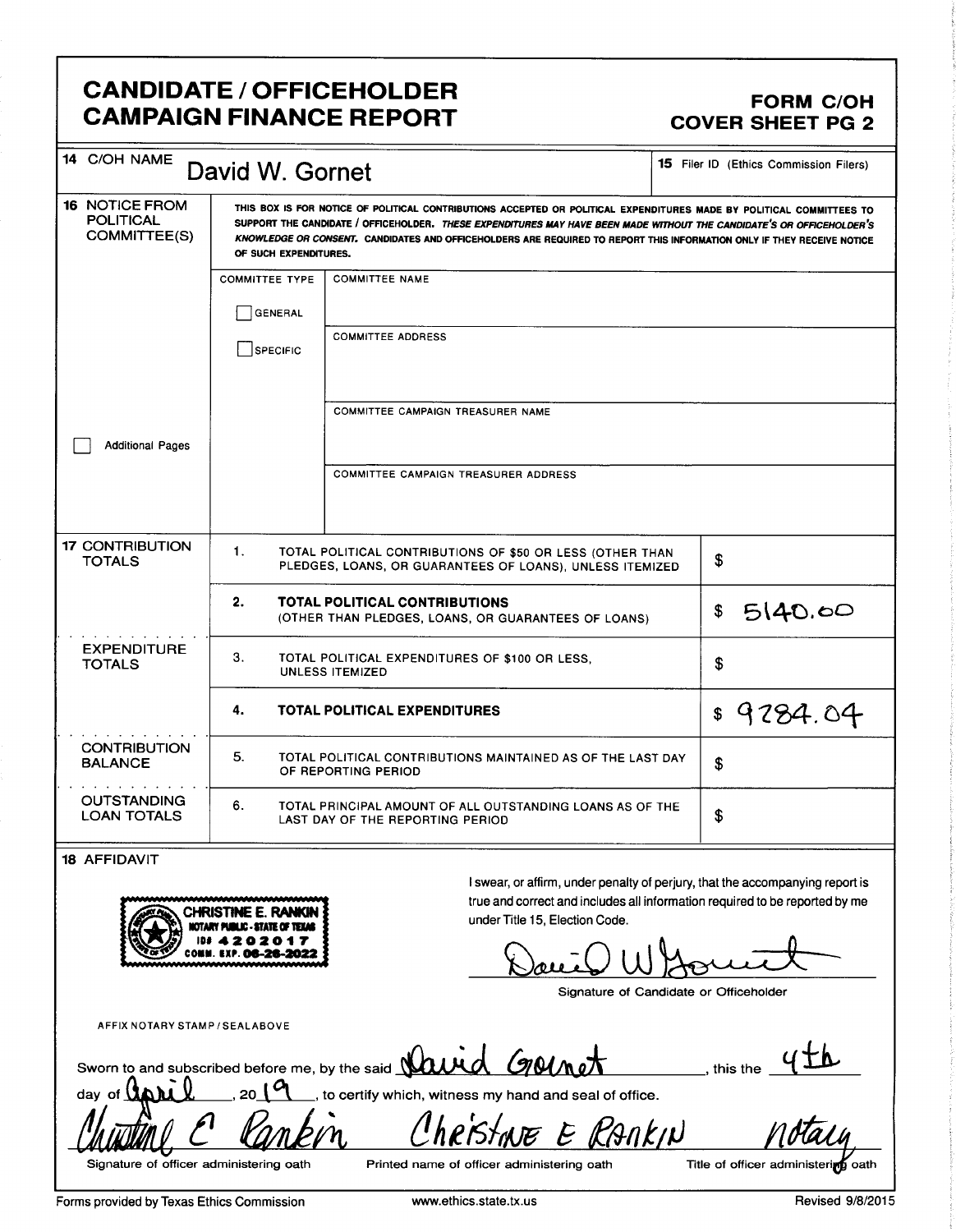# SUBTOTALS - C/OH FORM C/OH

# COVER SHEET PG 3

| 19<br><b>FILER NAME</b> | David W. Gornet                                                                              | 20<br>Filer ID (Ethics Commission Filers) |                                  |
|-------------------------|----------------------------------------------------------------------------------------------|-------------------------------------------|----------------------------------|
|                         | <b>21 SCHEDULE SUBTOTALS</b><br><b>NAME OF SCHEDULE</b>                                      |                                           | <b>SUBTOTAL</b><br><b>AMOUNT</b> |
| 1.                      | SCHEDULE A1: MONETARY POLITICAL CONTRIBUTIONS                                                |                                           | \$4640                           |
| 2.                      | SCHEDULE A2: NON-MONETARY (IN-KIND) POLITICAL CONTRIBUTIONS                                  |                                           | \$                               |
| З.                      | SCHEDULE B: PLEDGED CONTRIBUTIONS                                                            |                                           | 500<br>\$                        |
| 4.                      | <b>SCHEDULE E: LOANS</b>                                                                     |                                           | \$                               |
| 5.                      | SCHEDULE F1: POLITICAL EXPENDITURES MADE FROM POLITICAL CONTRIBUTIONS                        |                                           | \$3361.56                        |
| 6.                      | SCHEDULE F2: UNPAID INCURRED OBLIGATIONS                                                     |                                           | \$5025,00                        |
| 7.                      | SCHEDULE F3: PURCHASE OF INVESTMENTS MADE FROM POLITICAL CONTRIBUTIONS                       |                                           | \$                               |
| 8.                      | SCHEDULE F4: EXPENDITURES MADE BY CREDIT CARD                                                |                                           | \$297,48                         |
| 9.                      | SCHEDULE G: POLITICAL EXPENDITURES MADE FROM PERSONAL FUNDS                                  |                                           | \$                               |
| 10.                     | SCHEDULE H: PAYMENT MADE FROM POLITICAL CONTRIBUTIONS TO A BUSINESS OF C/OH                  |                                           | \$                               |
| 11.                     | SCHEDULE I: NON-POLITICAL EXPENDITURES MADE FROM POLITICAL CONTRIBUTIONS                     |                                           | \$                               |
| 12.                     | SCHEDULE K: INTEREST, CREDITS, GAINS, REFUNDS, AND CONTRIBUTIONS<br><b>RETURNED TO FILER</b> |                                           | \$                               |
|                         |                                                                                              |                                           |                                  |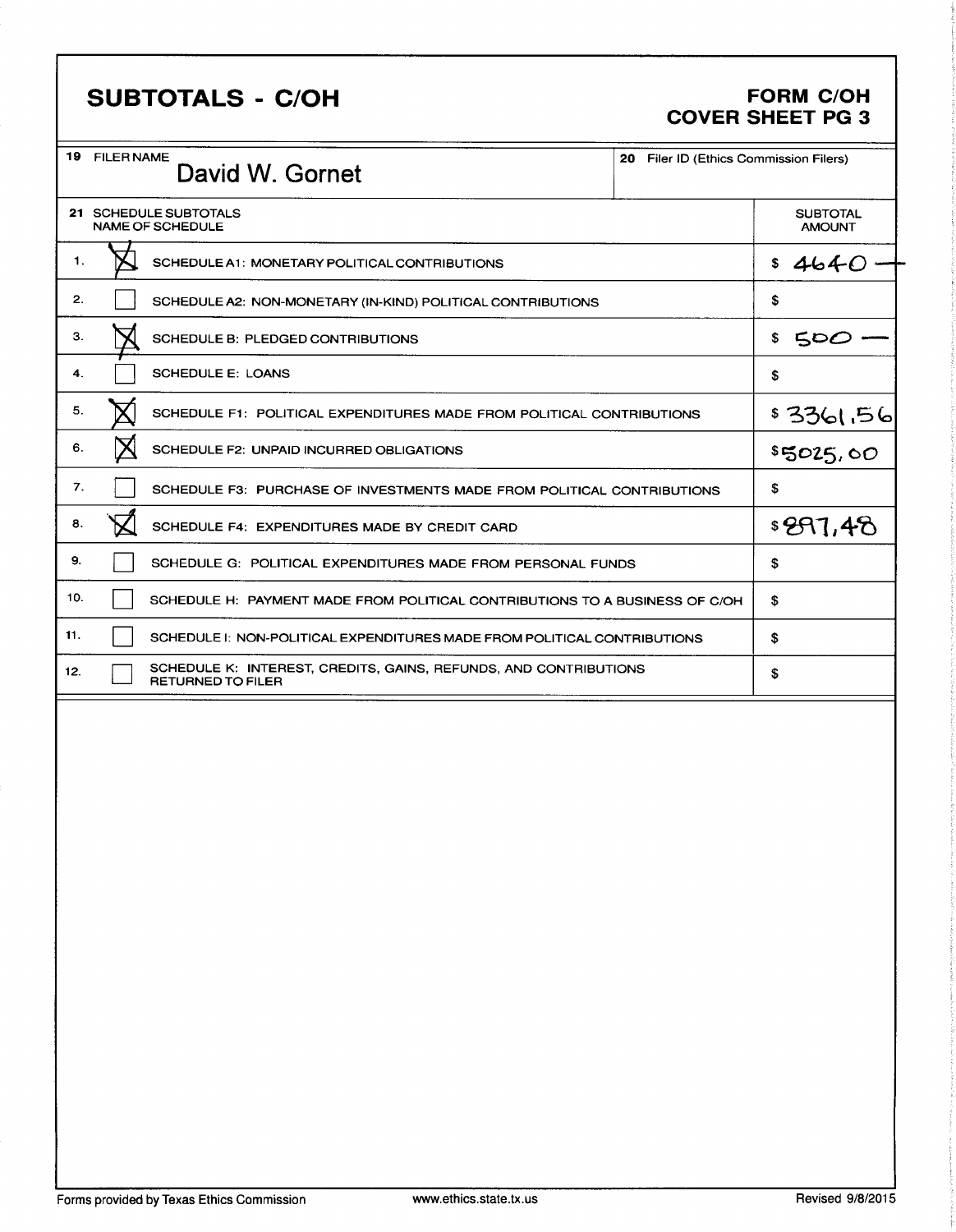| MONETARY POLITICAL CONTRIBUTIONS<br><b>SCHEDULE A1</b><br>1 Total pages Schedule A1:<br>The Instruction Guide explains how to complete this form.<br>10<br><sup>2</sup> FILER NAME David W. Gornet<br>3 Filer ID (Ethics Commission Filers)<br>de Date 5 Full name of contributor<br>7 Amount of contribution (\$)<br>out-of-state PAC (ID#:____<br>\$250.00<br>$2/15$ 6 Contributor address: $\overline{C}$ City; State $\overline{z}$ Code<br>8 Principal occupation / Job title (See Instructions)<br>9 Employer (See Instructions)<br>out-of-state PAC (ID#:<br>Full name of contributor<br>Amount of contribution (\$)<br>Manuel Louis<br>$+40-$<br>Contributor address: The City: State: Zip Code<br>Principal occupation / Job fitte (See Instructions)<br>Employer (See Instructions)<br>Full name of contributor $\square$ out-of-state PAC (ID#:<br>Amount of contribution (\$)<br>$\frac{100}{100}$<br>Principal occupation / Job title (See Instructions)<br>Employer (See Instructions)<br>Full name of contributor Dout-of-state PAC (ID#:<br>Amount of contribution (\$)<br>$\#$ (00 —<br>Contributor address: etc. City; State; Zip Code<br><b>Employer (See Instructions)</b><br>ATTACH ADDITIONAL COPIES OF THIS SCHEDULE AS NEEDED<br>If contributor is out-of-state PAC, please see instruction guide for additional reporting requirements.<br>Forms provided by Texas Ethics Commission<br>www.ethics.state.tx.us<br>Revised 9/8/2015 |  |  |                                                     |  |  |  |  |  |
|-------------------------------------------------------------------------------------------------------------------------------------------------------------------------------------------------------------------------------------------------------------------------------------------------------------------------------------------------------------------------------------------------------------------------------------------------------------------------------------------------------------------------------------------------------------------------------------------------------------------------------------------------------------------------------------------------------------------------------------------------------------------------------------------------------------------------------------------------------------------------------------------------------------------------------------------------------------------------------------------------------------------------------------------------------------------------------------------------------------------------------------------------------------------------------------------------------------------------------------------------------------------------------------------------------------------------------------------------------------------------------------------------------------------------------------------------------------|--|--|-----------------------------------------------------|--|--|--|--|--|
|                                                                                                                                                                                                                                                                                                                                                                                                                                                                                                                                                                                                                                                                                                                                                                                                                                                                                                                                                                                                                                                                                                                                                                                                                                                                                                                                                                                                                                                             |  |  |                                                     |  |  |  |  |  |
|                                                                                                                                                                                                                                                                                                                                                                                                                                                                                                                                                                                                                                                                                                                                                                                                                                                                                                                                                                                                                                                                                                                                                                                                                                                                                                                                                                                                                                                             |  |  |                                                     |  |  |  |  |  |
|                                                                                                                                                                                                                                                                                                                                                                                                                                                                                                                                                                                                                                                                                                                                                                                                                                                                                                                                                                                                                                                                                                                                                                                                                                                                                                                                                                                                                                                             |  |  |                                                     |  |  |  |  |  |
|                                                                                                                                                                                                                                                                                                                                                                                                                                                                                                                                                                                                                                                                                                                                                                                                                                                                                                                                                                                                                                                                                                                                                                                                                                                                                                                                                                                                                                                             |  |  |                                                     |  |  |  |  |  |
|                                                                                                                                                                                                                                                                                                                                                                                                                                                                                                                                                                                                                                                                                                                                                                                                                                                                                                                                                                                                                                                                                                                                                                                                                                                                                                                                                                                                                                                             |  |  |                                                     |  |  |  |  |  |
|                                                                                                                                                                                                                                                                                                                                                                                                                                                                                                                                                                                                                                                                                                                                                                                                                                                                                                                                                                                                                                                                                                                                                                                                                                                                                                                                                                                                                                                             |  |  |                                                     |  |  |  |  |  |
|                                                                                                                                                                                                                                                                                                                                                                                                                                                                                                                                                                                                                                                                                                                                                                                                                                                                                                                                                                                                                                                                                                                                                                                                                                                                                                                                                                                                                                                             |  |  |                                                     |  |  |  |  |  |
|                                                                                                                                                                                                                                                                                                                                                                                                                                                                                                                                                                                                                                                                                                                                                                                                                                                                                                                                                                                                                                                                                                                                                                                                                                                                                                                                                                                                                                                             |  |  |                                                     |  |  |  |  |  |
|                                                                                                                                                                                                                                                                                                                                                                                                                                                                                                                                                                                                                                                                                                                                                                                                                                                                                                                                                                                                                                                                                                                                                                                                                                                                                                                                                                                                                                                             |  |  |                                                     |  |  |  |  |  |
|                                                                                                                                                                                                                                                                                                                                                                                                                                                                                                                                                                                                                                                                                                                                                                                                                                                                                                                                                                                                                                                                                                                                                                                                                                                                                                                                                                                                                                                             |  |  |                                                     |  |  |  |  |  |
|                                                                                                                                                                                                                                                                                                                                                                                                                                                                                                                                                                                                                                                                                                                                                                                                                                                                                                                                                                                                                                                                                                                                                                                                                                                                                                                                                                                                                                                             |  |  |                                                     |  |  |  |  |  |
|                                                                                                                                                                                                                                                                                                                                                                                                                                                                                                                                                                                                                                                                                                                                                                                                                                                                                                                                                                                                                                                                                                                                                                                                                                                                                                                                                                                                                                                             |  |  |                                                     |  |  |  |  |  |
|                                                                                                                                                                                                                                                                                                                                                                                                                                                                                                                                                                                                                                                                                                                                                                                                                                                                                                                                                                                                                                                                                                                                                                                                                                                                                                                                                                                                                                                             |  |  |                                                     |  |  |  |  |  |
|                                                                                                                                                                                                                                                                                                                                                                                                                                                                                                                                                                                                                                                                                                                                                                                                                                                                                                                                                                                                                                                                                                                                                                                                                                                                                                                                                                                                                                                             |  |  | Principal occupation / Job title (See Instructions) |  |  |  |  |  |
|                                                                                                                                                                                                                                                                                                                                                                                                                                                                                                                                                                                                                                                                                                                                                                                                                                                                                                                                                                                                                                                                                                                                                                                                                                                                                                                                                                                                                                                             |  |  |                                                     |  |  |  |  |  |
|                                                                                                                                                                                                                                                                                                                                                                                                                                                                                                                                                                                                                                                                                                                                                                                                                                                                                                                                                                                                                                                                                                                                                                                                                                                                                                                                                                                                                                                             |  |  |                                                     |  |  |  |  |  |
|                                                                                                                                                                                                                                                                                                                                                                                                                                                                                                                                                                                                                                                                                                                                                                                                                                                                                                                                                                                                                                                                                                                                                                                                                                                                                                                                                                                                                                                             |  |  |                                                     |  |  |  |  |  |
|                                                                                                                                                                                                                                                                                                                                                                                                                                                                                                                                                                                                                                                                                                                                                                                                                                                                                                                                                                                                                                                                                                                                                                                                                                                                                                                                                                                                                                                             |  |  |                                                     |  |  |  |  |  |
|                                                                                                                                                                                                                                                                                                                                                                                                                                                                                                                                                                                                                                                                                                                                                                                                                                                                                                                                                                                                                                                                                                                                                                                                                                                                                                                                                                                                                                                             |  |  |                                                     |  |  |  |  |  |
|                                                                                                                                                                                                                                                                                                                                                                                                                                                                                                                                                                                                                                                                                                                                                                                                                                                                                                                                                                                                                                                                                                                                                                                                                                                                                                                                                                                                                                                             |  |  |                                                     |  |  |  |  |  |
|                                                                                                                                                                                                                                                                                                                                                                                                                                                                                                                                                                                                                                                                                                                                                                                                                                                                                                                                                                                                                                                                                                                                                                                                                                                                                                                                                                                                                                                             |  |  |                                                     |  |  |  |  |  |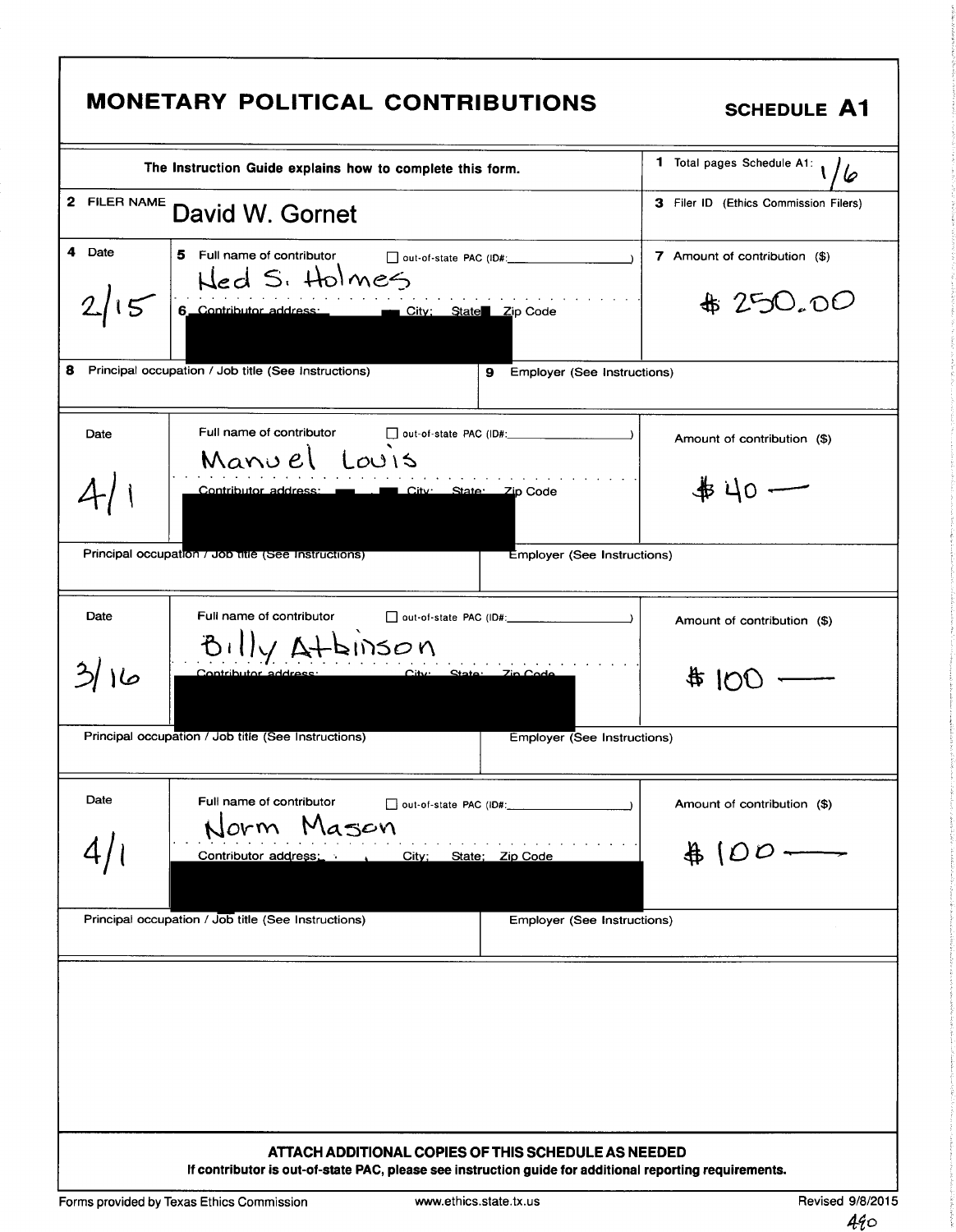|              | The Instruction Guide explains how to complete this form.                                 | $\frac{1}{1}$ Total pages Schedule A1: $2/6$ |
|--------------|-------------------------------------------------------------------------------------------|----------------------------------------------|
| 2 FILER NAME | David W. Gornet                                                                           | 3 Filer ID (Ethics Commission Filers)        |
| 4 Date       | 5 Full name of contributor                                                                | 7 Amount of contribution (\$)                |
|              | Mark Assise                                                                               |                                              |
| 2/27         | 6 Contributor address: City: State: Zin Code                                              | #300                                         |
|              | 8 Principal occupation / Job title (See Instructions)<br>Employer (See Instructions)<br>9 |                                              |
| Date         | Full name of contributor<br>$\Box$ out-of-state PAC (ID#: $\Box$<br>Bob Ring              | Amount of contribution (\$)                  |
| 2/27         | Contributor address;<br>City: State: Zip Code                                             | 450                                          |
|              | Principal occupation / Job title (See Instructions)<br>Employer (See Instructions)        |                                              |
| Date         | Full name of contributor                                                                  | Amount of contribution (\$)                  |
| 2/27         | JAMES PATTERSON<br>City; State; Zip Code<br>Contributor address;                          | $450 -$                                      |
|              | Principal occupation / Job title (See Instructions)<br>Employer (See Instructions)        |                                              |
| Date         | Full name of contributor<br>□ out-of-state PAC (ID#:<br>Mark McGrath                      | Amount of contribution (\$)                  |
| 314          | Contributor address;<br>City;<br>State; Zip Code                                          | \$250.                                       |
|              | Principal occupation / Job title (See Instructions)<br>Employer (See Instructions)        |                                              |
|              |                                                                                           |                                              |
|              |                                                                                           |                                              |
|              |                                                                                           |                                              |
|              |                                                                                           |                                              |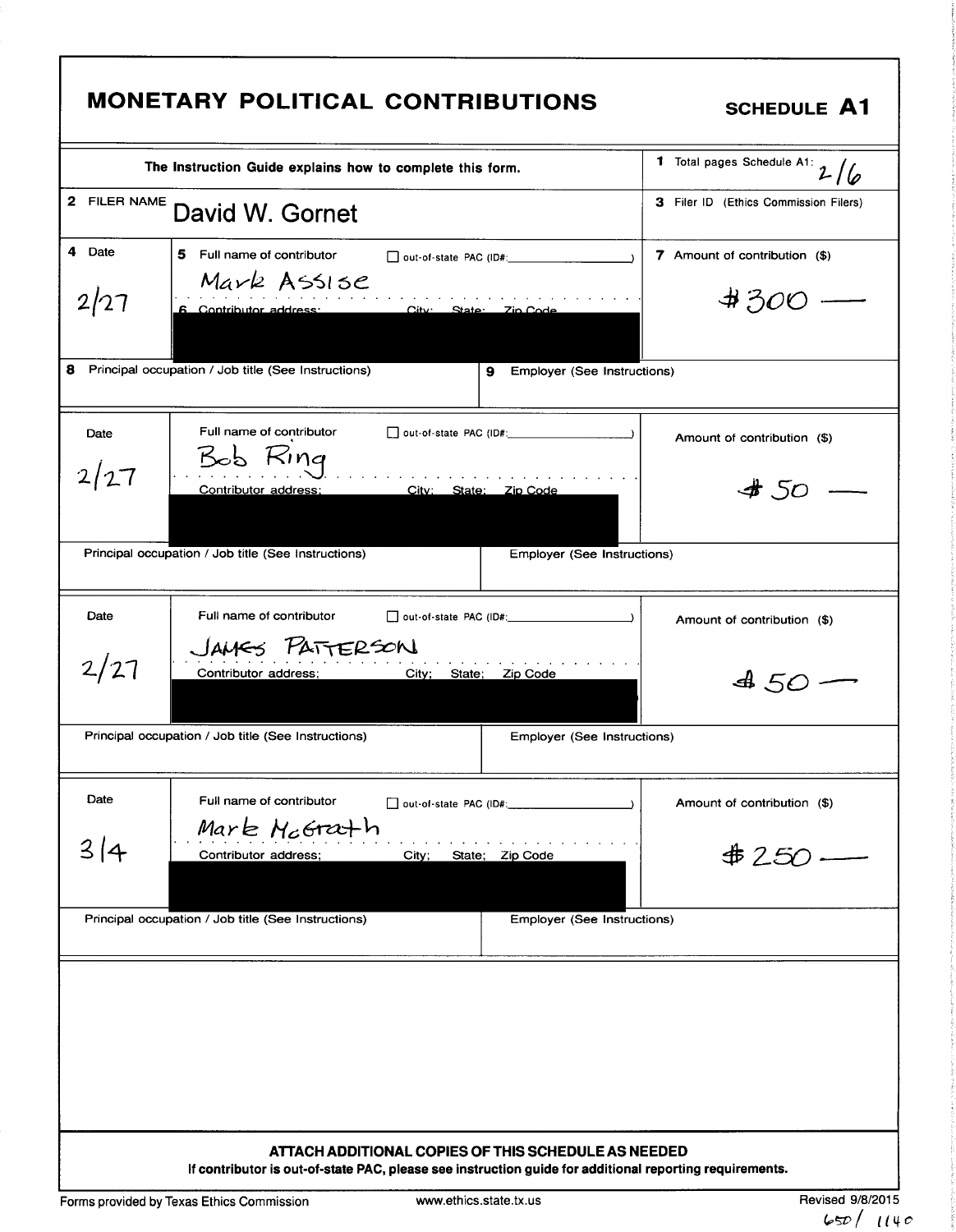|              |                                                                                                                                                                | $\frac{2}{1}$ Total pages Schedule A1: 3 |
|--------------|----------------------------------------------------------------------------------------------------------------------------------------------------------------|------------------------------------------|
|              | The Instruction Guide explains how to complete this form.                                                                                                      |                                          |
| 2 FILER NAME | David W. Gornet                                                                                                                                                | 3 Filer ID (Ethics Commission Filers)    |
| 4 Date       | 5 Full name of contributor<br>Tom Wilcox                                                                                                                       | 7 Amount of contribution (\$)            |
| 2 27         | 6 Contributor address; City;<br>State; Zip Code                                                                                                                | $4250 -$                                 |
| 8.           | Principal occupation / Job title (See Instructions)<br>Employer (See Instructions)<br>9                                                                        |                                          |
| Date         | Full name of contributor<br>$\Box$ out-of-state PAC (ID#: $\Box$ )                                                                                             | Amount of contribution (\$)              |
|              | James Thompson<br>City: State: Zin Code<br>Contributor address:                                                                                                | #500                                     |
|              | Principal occupation / Job title (See Instructions)<br><b>Employer (See Instructions)</b>                                                                      |                                          |
| Date         | Full name of contributor                                                                                                                                       | Amount of contribution (\$)              |
| 2 27         | Costello Inc. PAC<br>City: State: Zin Code<br>Contributor address:                                                                                             | $+250$                                   |
|              | Principal occupation / Job title (See Instructions)<br>Employer (See Instructions)                                                                             |                                          |
| Date         | Full name of contributor<br>out-of-state PAC (ID#:                                                                                                             | Amount of contribution (\$)              |
|              | Tom Munaon<br>Contributor address;<br>City;<br>State; Zip Code                                                                                                 | \$ 100                                   |
|              | Principal occupation / Job title (See Instructions)<br><b>Employer (See Instructions)</b>                                                                      |                                          |
|              |                                                                                                                                                                |                                          |
|              |                                                                                                                                                                |                                          |
|              | ATTACH ADDITIONAL COPIES OF THIS SCHEDULE AS NEEDED<br>If contributor is out-of-state PAC, please see instruction guide for additional reporting requirements. |                                          |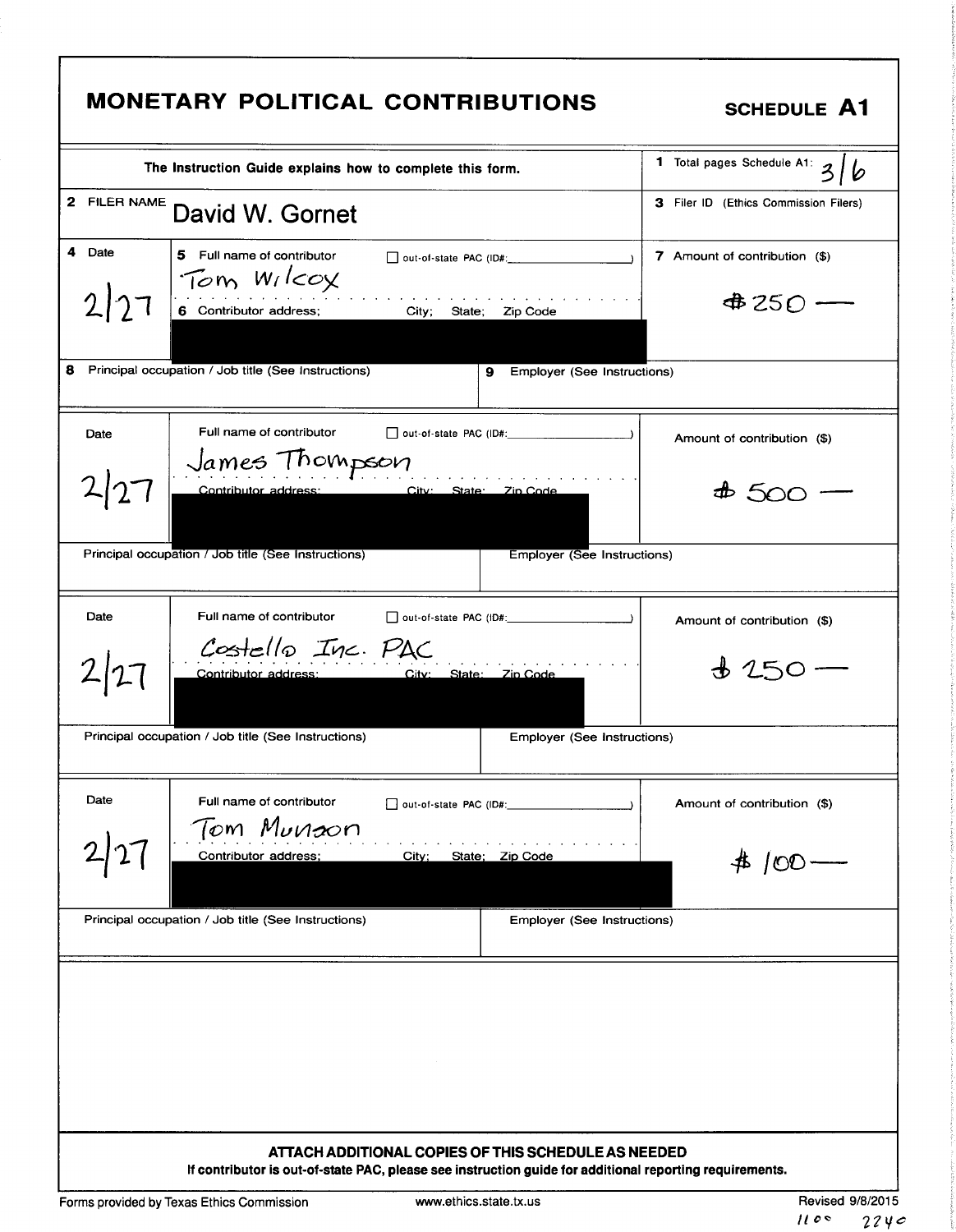| <b>MONETARY POLITICAL CONTRIBUTIONS</b>                                                                                                                                                                                                                                                                                                                                                                                                                                                       | <b>SCHEDULE A1</b>                        |  |  |  |  |
|-----------------------------------------------------------------------------------------------------------------------------------------------------------------------------------------------------------------------------------------------------------------------------------------------------------------------------------------------------------------------------------------------------------------------------------------------------------------------------------------------|-------------------------------------------|--|--|--|--|
| The Instruction Guide explains how to complete this form.                                                                                                                                                                                                                                                                                                                                                                                                                                     | <b>1</b> Total pages Schedule A1:<br>416  |  |  |  |  |
| <sup>2</sup> <sup>FILER NAME</sup> David W. Gornet                                                                                                                                                                                                                                                                                                                                                                                                                                            | 3 Filer ID (Ethics Commission Filers)     |  |  |  |  |
| $\begin{vmatrix} 4 & \text{Date} \end{vmatrix}$<br>$\begin{array}{ c c } \hline \textbf{5} & \textbf{Full name of contributor} \hline \end{array}$<br>out-of-state PAC (ID#:<br>Parke Patterson<br>2 27 <br>and a series of the contract of the contract of the contract of the contract of the contract of the contract of the contract of the contract of the contract of the contract of the contract of the contract of the contract o<br>City; State; Zip Code<br>6 Contributor address; | 7 Amount of contribution (\$)<br>$#100$ — |  |  |  |  |
| 8 Principal occupation / Job title (See Instructions)<br>9 Employer (See Instructions)                                                                                                                                                                                                                                                                                                                                                                                                        |                                           |  |  |  |  |
| Date<br>Full name of contributor<br>out-of-state PAC (ID#:<br>Jm Russ<br>2 27 <br>into the theory of the control of the control of the control of the control of the control of the control of the control of the control of the control of the control of the control of the control of the control of the cont<br>City: State: Zip Code<br>Contributor address:                                                                                                                             | Amount of contribution (\$)<br>$4500 -$   |  |  |  |  |
| Principal occupation / Job title (See Instructions)<br><b>Employer (See Instructions)</b>                                                                                                                                                                                                                                                                                                                                                                                                     |                                           |  |  |  |  |
| Date<br>Full name of contributor<br>out-of-state PAC (ID#:<br>Jay Canine<br>3 7<br>City: State: Zip Code<br>Principal occupation / Job title (See Instructions)<br><b>Employer (See Instructions)</b>                                                                                                                                                                                                                                                                                         | Amount of contribution (\$)<br>$4200 -$   |  |  |  |  |
| Date<br>out-of-state PAC (ID#:                                                                                                                                                                                                                                                                                                                                                                                                                                                                | Amount of contribution (\$)               |  |  |  |  |
| Full name of contributor<br>Ernest McCune<br>38<br>City; State; Zip Code<br>Contributor address;                                                                                                                                                                                                                                                                                                                                                                                              | $$200 -$                                  |  |  |  |  |
| Principal occupation / Job title (See Instructions)<br><b>Employer (See Instructions)</b>                                                                                                                                                                                                                                                                                                                                                                                                     |                                           |  |  |  |  |
| $\mathcal{L}_{\text{max}}$ and $\mathcal{L}_{\text{max}}$ .                                                                                                                                                                                                                                                                                                                                                                                                                                   |                                           |  |  |  |  |
| ATTACH ADDITIONAL COPIES OF THIS SCHEDULE AS NEEDED<br>If contributor is out-of-state PAC, please see instruction guide for additional reporting requirements.                                                                                                                                                                                                                                                                                                                                |                                           |  |  |  |  |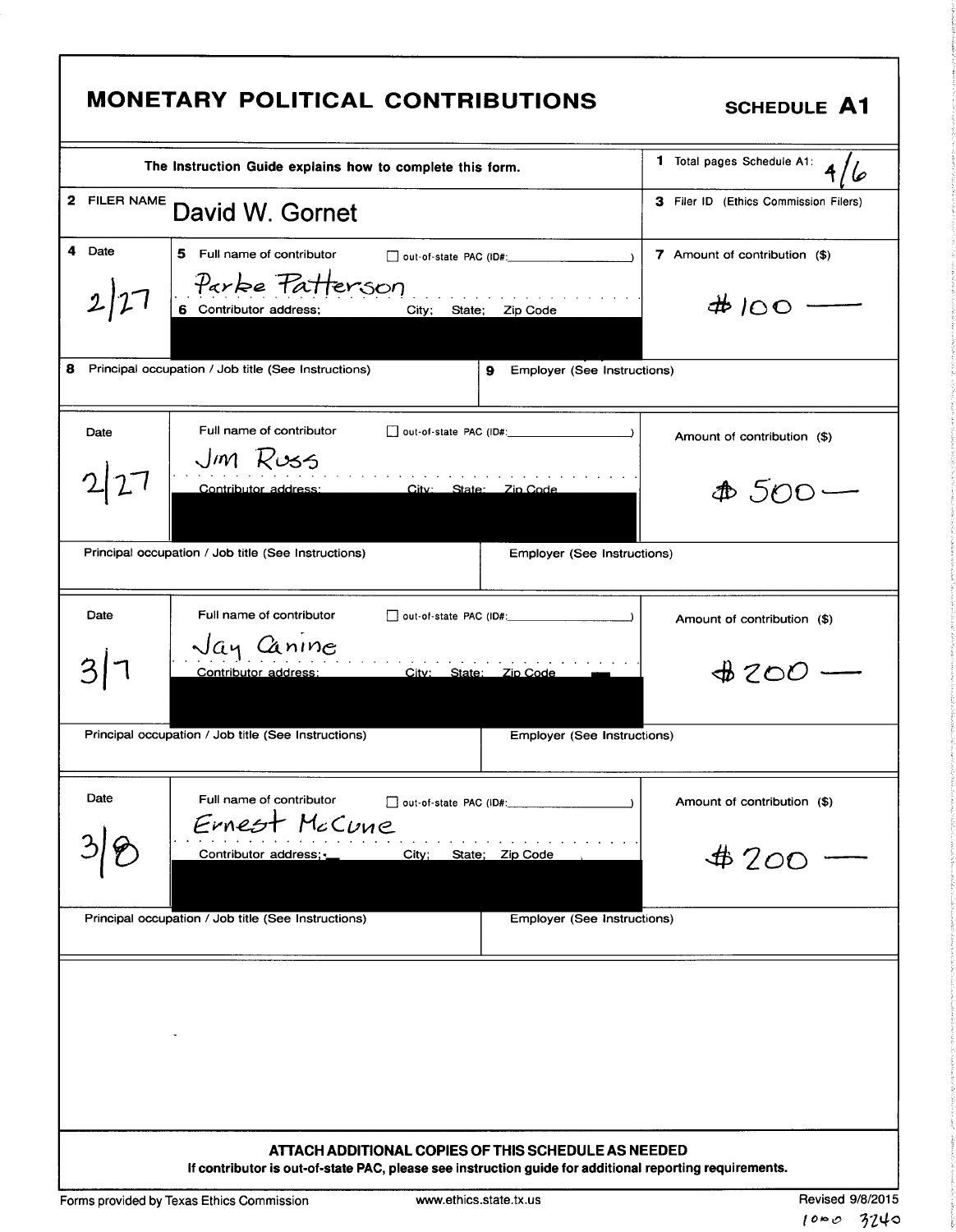|              | <b>MONETARY POLITICAL CONTRIBUTIONS</b>                                                                                             | <b>SCHEDULE A1</b>                        |
|--------------|-------------------------------------------------------------------------------------------------------------------------------------|-------------------------------------------|
|              | The Instruction Guide explains how to complete this form.                                                                           | 1 Total pages Schedule A1: 5   1          |
| 2 FILER NAME | David W. Gornet                                                                                                                     | 3 Filer ID (Ethics Commission Filers)     |
| 4<br>Date    | 5.<br>Full name of contributor<br>out-of-state PAC (ID#:<br>Jexter Handy<br>$C$ itv $\sim$<br>Contributor address<br><b>State:</b>  | 7 Amount of contribution (\$)<br>$4150 -$ |
|              | 8 Principal occupation / Job title (See Instructions)<br>9<br>Employer (See Instructions)                                           |                                           |
| Date         | Full name of contributor<br>David Killen                                                                                            | Amount of contribution (\$)               |
|              | Contributor address:<br>City: State:<br><u>- Zin Code</u>                                                                           | &4250                                     |
|              | Principal occupation / Job title (See Instructions)<br>Employer (See Instructions)                                                  |                                           |
| Date         | Full name of contributor<br>Huitt Zollars, In Texas Bc<br>Contributor address<br>City: __<br>State: Zin Code                        | Amount of contribution (\$)               |
|              | Principal occupation / Job title (See Instructions)<br><b>Employer (See Instructions)</b>                                           |                                           |
| Date         | Full name of contributor<br>out-of-state PAC (ID#:<br>Therseth<br>Mary -<br>Contributor address:<br>State: Zip Code<br><u>City:</u> | Amount of contribution (\$)               |
|              | Principal occupation / Job title (See Instructions)<br>Employer (See Instructions)                                                  |                                           |
|              | ATTACH ADDITIONAL COPIES OF THIS SCHEDULE AS NEEDED                                                                                 |                                           |
|              | If contributor is out-of-state PAC, please see instruction guide for additional reporting requirements.                             |                                           |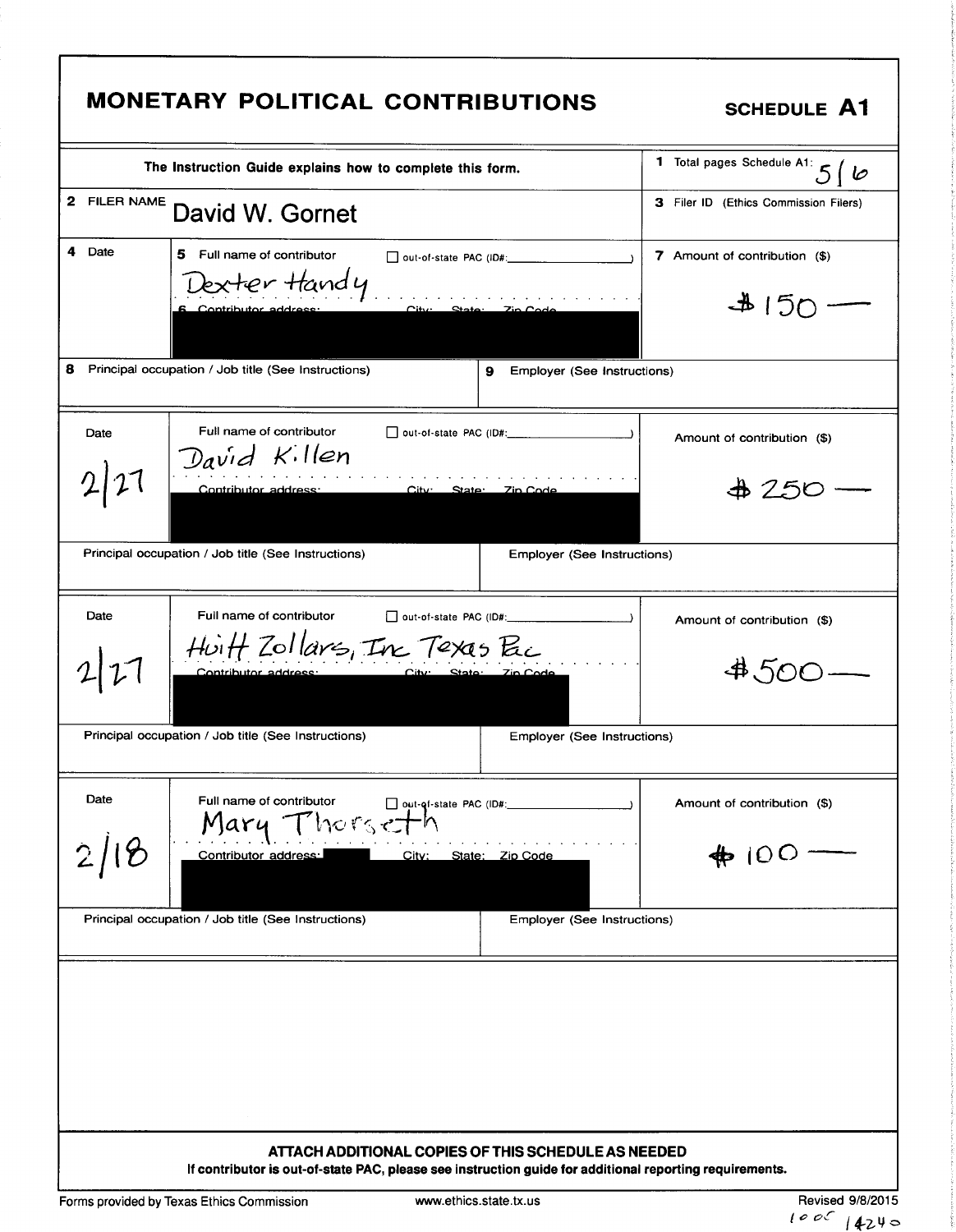|              | <b>MONETARY POLITICAL CONTRIBUTIONS</b>                                                                                                                        | <b>SCHEDULE A1</b>                    |
|--------------|----------------------------------------------------------------------------------------------------------------------------------------------------------------|---------------------------------------|
|              | The Instruction Guide explains how to complete this form.                                                                                                      | 1 Total pages Schedule A1:<br>6/6     |
| 2 FILER NAME | David W. Gornet                                                                                                                                                | 3 Filer ID (Ethics Commission Filers) |
| 4 Date       | 5 Full name of contributor<br>$\Box$ out-of-state PAC (ID#:                                                                                                    | 7 Amount of contribution (\$)         |
| 2/27         | San Kruse<br>City; State; Zip Code<br>6 Contributor address;                                                                                                   | $$100 -$                              |
| 8            | Principal occupation / Job title (See Instructions)<br>Employer (See Instructions)<br>9.                                                                       |                                       |
| Date         | Full name of contributor                                                                                                                                       | Amount of contribution (\$)           |
| 2 27         | Terry Stoner<br>Contributor address:<br>City: State:<br>Zip Code                                                                                               | $100 -$                               |
|              | Principal occupation / Job title (See Instructions)<br>Employer (See Instructions)                                                                             |                                       |
| Date         | Full name of contributor                                                                                                                                       | Amount of contribution (\$)           |
| 2/27         | Jon Strange<br>City: State: Zip Code<br>Contributor address:                                                                                                   | #100 ·                                |
|              | Principal occupation / Job title (See Instructions)<br>Employer (See Instructions)                                                                             |                                       |
| Date         | Full name of contributor                                                                                                                                       | Amount of contribution (\$)           |
|              | Contributor address:<br><u>City:</u><br>State: Zip Code                                                                                                        | $#100-$                               |
|              | Principal occupation / Job title (See Instructions)<br>Employer (See Instructions)                                                                             |                                       |
|              |                                                                                                                                                                |                                       |
|              | ATTACH ADDITIONAL COPIES OF THIS SCHEDULE AS NEEDED<br>If contributor is out-of-state PAC, please see instruction guide for additional reporting requirements. |                                       |

f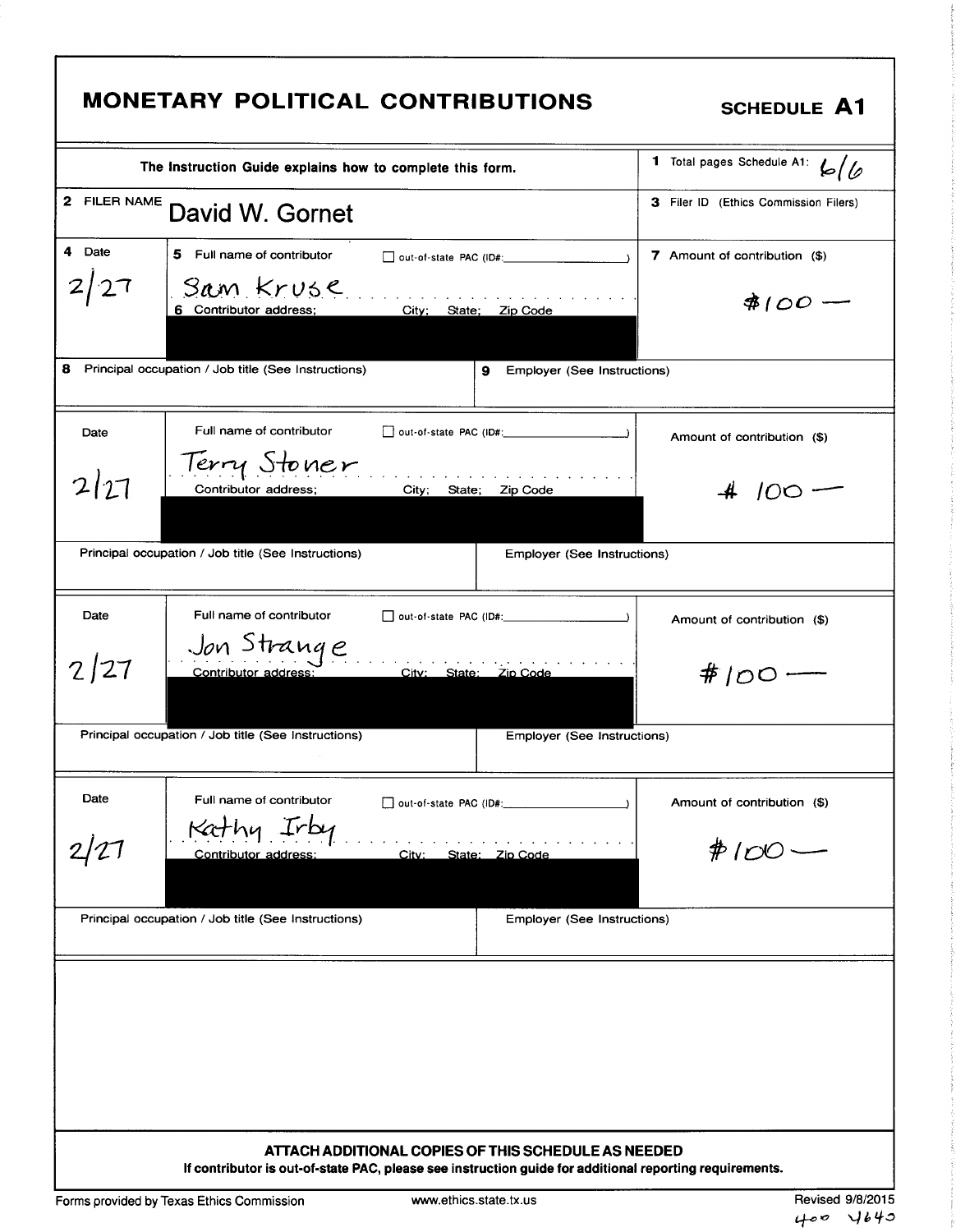| PLEDGED CONTRIBUTIONS                                                                                                                                                                                                                                                                                                                         | SCHEDULE B                                                                                                                                                                                                                                                                                            |
|-----------------------------------------------------------------------------------------------------------------------------------------------------------------------------------------------------------------------------------------------------------------------------------------------------------------------------------------------|-------------------------------------------------------------------------------------------------------------------------------------------------------------------------------------------------------------------------------------------------------------------------------------------------------|
| The Instruction Guide explains how to complete this form.                                                                                                                                                                                                                                                                                     | 1 Total pages Schedule B:                                                                                                                                                                                                                                                                             |
| <sup>2</sup> FILER NAME David W. Gornet                                                                                                                                                                                                                                                                                                       | 3 Filer ID (Ethics Commission Filers)                                                                                                                                                                                                                                                                 |
| $_1$ <sup>4</sup> TOTAL OF UNITEMIZED PLEDGES                                                                                                                                                                                                                                                                                                 |                                                                                                                                                                                                                                                                                                       |
| 6 Full name of pledgor $\square$ out-of-state PAC (ID#:<br>$\bigcup_{i=1}^{n} Q_i \cup \bigcup_{i=1}^{n} Q_i \cup \bigcup_{i=1}^{n} Q_i \cup \bigcup_{i=1}^{n} Q_i \cup \bigcup_{i=1}^{n} Q_i \cup \bigcup_{i=1}^{n} Q_i \cup \bigcup_{i=1}^{n} Q_i \cup \bigcup_{i=1}^{n} Q_i \cup \bigcup_{i=1}^{n} Q_i \cup \bigcup_{i=1}^{n} Q_i$<br>Date | 8 Amount<br>of Pledge \$<br>9 In-kind contribution<br>description                                                                                                                                                                                                                                     |
| 2/19                                                                                                                                                                                                                                                                                                                                          | $\parallel$ \$500                                                                                                                                                                                                                                                                                     |
|                                                                                                                                                                                                                                                                                                                                               | $\overline{ }$<br>Check if travel outside of Texas. Complete Schedule T.                                                                                                                                                                                                                              |
| 0 Principal occupation / Job title (See Instructions)                                                                                                                                                                                                                                                                                         | 11 Employer (See Instructions)                                                                                                                                                                                                                                                                        |
| Date<br>Full name of pledgor and out-of-state PAC (ID#:                                                                                                                                                                                                                                                                                       | Amount<br>of Pledge \$<br>In-kind contribution<br>description                                                                                                                                                                                                                                         |
| والمناور والمناور والمناور والمناور والمناور والمناور والمناور والمناور والمناور والمناور والمناور<br>City; State; Zip Code<br>Pledgor address;                                                                                                                                                                                               | <b>Contract Contract</b><br>and the state of                                                                                                                                                                                                                                                          |
|                                                                                                                                                                                                                                                                                                                                               | Check if travel outside of Texas. Complete Schedule T.                                                                                                                                                                                                                                                |
| Principal occupation / Job title (See Instructions)                                                                                                                                                                                                                                                                                           | <b>Employer (See Instructions)</b>                                                                                                                                                                                                                                                                    |
| Date <b>Date</b><br>Full name of pledgor   out-of-state PAC (ID#:                                                                                                                                                                                                                                                                             | <u> a shekara ta 1999 na shekara ta 1999 na shekara ta 1999 na shekara ta 1999 na shekara ta 1999 na shekara ta 1999 na shekara ta 1999 na shekara ta 1999 na shekara ta 1999 na shekara ta 1999 na shekara ta 1999 na shekara t</u><br>Amount of<br>Pledge \$<br>In-kind contribution<br>description |
| المواقد والمناور والمناور والمناور والمناور والمناور والمناور والمناور والمناور والمناور والمناور والمناور<br>City; State; Zip Code<br>Pledgor address;                                                                                                                                                                                       |                                                                                                                                                                                                                                                                                                       |
|                                                                                                                                                                                                                                                                                                                                               | $\mathcal{L}^{\mathcal{L}}(\mathcal{L}^{\mathcal{L}})$ and $\mathcal{L}^{\mathcal{L}}(\mathcal{L}^{\mathcal{L}})$                                                                                                                                                                                     |
| Principal occupation / Job title (See Instructions)                                                                                                                                                                                                                                                                                           | Check if travel outside of Texas. Complete Schedule T.<br><b>Employer (See Instructions)</b>                                                                                                                                                                                                          |
| Date<br>Full name of pledgor   out-of-state PAC (ID#:                                                                                                                                                                                                                                                                                         | In-kind contribution<br>description<br>Amount of<br>Pledge \$                                                                                                                                                                                                                                         |
| المتعارض والمتعارض والمتعارض والمتعارض والمتعارض والمتعارض والمتعارض والمتعارض والمتعارض                                                                                                                                                                                                                                                      | <b>Contract Contract</b>                                                                                                                                                                                                                                                                              |
| City; State; Zip Code<br>Pledgor address;                                                                                                                                                                                                                                                                                                     | <b>Contract Contract</b><br>and the state of the<br><b>Contract Contract</b>                                                                                                                                                                                                                          |
| Principal occupation / Job title (See Instructions)                                                                                                                                                                                                                                                                                           | Check if travel outside of Texas. Complete Schedule T.<br><b>Employer (See Instructions)</b>                                                                                                                                                                                                          |
|                                                                                                                                                                                                                                                                                                                                               |                                                                                                                                                                                                                                                                                                       |
|                                                                                                                                                                                                                                                                                                                                               |                                                                                                                                                                                                                                                                                                       |
|                                                                                                                                                                                                                                                                                                                                               |                                                                                                                                                                                                                                                                                                       |
|                                                                                                                                                                                                                                                                                                                                               |                                                                                                                                                                                                                                                                                                       |
| ATTACH ADDITIONAL COPIES OF THIS SCHEDULE AS NEEDED<br>If contributor is out-of-state PAC, please see instruction guide for additional reporting requirements.                                                                                                                                                                                |                                                                                                                                                                                                                                                                                                       |
|                                                                                                                                                                                                                                                                                                                                               |                                                                                                                                                                                                                                                                                                       |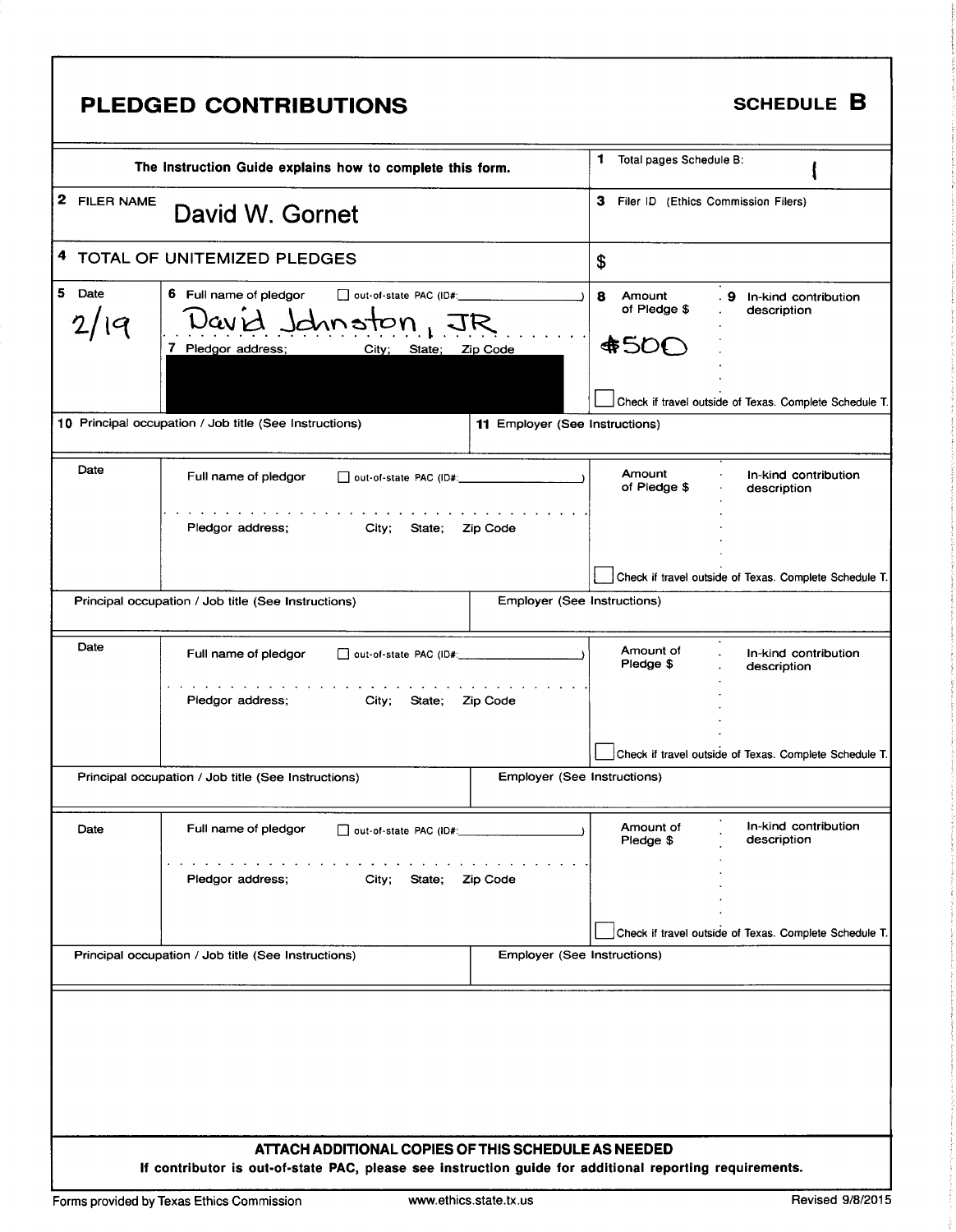### POLITICAL EXPENDITURES MADE FROM POLITICAL CONTRIBUTIONS SCHEDULE F1

|                                                                                                                                                                                                                                            |                                                                                       | <b>EXPENDITURE CATEGORIES FOR BOX 8(a)</b>                                                 |               |                                                                                                                                |
|--------------------------------------------------------------------------------------------------------------------------------------------------------------------------------------------------------------------------------------------|---------------------------------------------------------------------------------------|--------------------------------------------------------------------------------------------|---------------|--------------------------------------------------------------------------------------------------------------------------------|
|                                                                                                                                                                                                                                            |                                                                                       | Loan Repayment/Reimbursement<br>Office Overhead/Rental Expense                             |               |                                                                                                                                |
| Advertising Expense<br>Accounting/Banking<br>Consulting Expense<br>Consulting Expense<br>Contributions/Donations Made By<br>Contributions/Director Consulting Canadidate/Officer/Director Committee<br>Consulting Consulting Consulting Co | Food/Beverage Expense<br>Gift/Awards/Memorials Expense                                | Polling Expense<br>Printing Expense                                                        |               | Solicitation/Fundraising Expense<br>Transportation Equipment & Related Expense<br>Travel In District<br>Travel Out Of District |
| Credit Card Payment                                                                                                                                                                                                                        |                                                                                       | Salaries/Wages/Contract Labor<br>The Instruction Guide explains how to complete this form. |               | Other (enter a category not listed above)                                                                                      |
|                                                                                                                                                                                                                                            | Total pages Schedule F1: 2 FILER NAME David W. Gornet                                 |                                                                                            |               | 3 Filer ID (Ethics Commission Filers)                                                                                          |
| $\overline{\phantom{a}1}$ Date $\overline{\phantom{a}}$                                                                                                                                                                                    |                                                                                       |                                                                                            |               |                                                                                                                                |
|                                                                                                                                                                                                                                            | $\vert$ 5 Payee name<br>5 Payee name<br>TCCMhower COMSUlting LLC                      |                                                                                            |               |                                                                                                                                |
| $\frac{4}{6}$<br>6 Amount (\$)                                                                                                                                                                                                             |                                                                                       |                                                                                            |               |                                                                                                                                |
| 3326.10                                                                                                                                                                                                                                    |                                                                                       |                                                                                            |               |                                                                                                                                |
|                                                                                                                                                                                                                                            | (a) Category (See Categories listed at the top of this schedule) $\ $ (b) Description |                                                                                            |               |                                                                                                                                |
|                                                                                                                                                                                                                                            | Consulting Experise                                                                   |                                                                                            |               | Check if travel outside of Texas. Complete Schedule T.                                                                         |
| PURPOSE<br>OF<br>EXPENDITURE                                                                                                                                                                                                               |                                                                                       |                                                                                            |               | Check if Austin, TX, officeholder living expense                                                                               |
|                                                                                                                                                                                                                                            |                                                                                       |                                                                                            |               |                                                                                                                                |
| 9 Complete ONLY if direct<br>expenditure to benefit C/OH                                                                                                                                                                                   | Candidate / Officeholder name                                                         |                                                                                            | Office sought | Office held                                                                                                                    |
| Date                                                                                                                                                                                                                                       | Payee name                                                                            |                                                                                            |               |                                                                                                                                |
| $4\vert A \vert$                                                                                                                                                                                                                           | PayPal                                                                                |                                                                                            |               |                                                                                                                                |
| Amount (\$)                                                                                                                                                                                                                                | Payee address; City; State; Zip Code                                                  |                                                                                            |               |                                                                                                                                |
|                                                                                                                                                                                                                                            |                                                                                       |                                                                                            |               |                                                                                                                                |
| 35.46                                                                                                                                                                                                                                      |                                                                                       |                                                                                            |               |                                                                                                                                |
|                                                                                                                                                                                                                                            | Category (See Categories listed at the top of this schedule)                          |                                                                                            | Description   |                                                                                                                                |
| PURPOSE<br>OF<br>EXPENDITURE                                                                                                                                                                                                               | Accounting/Banking                                                                    | <b>Contract Contract Contract</b>                                                          |               | Check if travel outside of Texas. Complete Schedule T.<br>Check if Austin, TX, officeholder living expense                     |
|                                                                                                                                                                                                                                            |                                                                                       |                                                                                            |               |                                                                                                                                |
|                                                                                                                                                                                                                                            | Candidate / Officeholder name                                                         |                                                                                            | Office sought | Office held                                                                                                                    |
| Complete ONLY if direct<br>expenditure to benefit C/OH                                                                                                                                                                                     |                                                                                       |                                                                                            |               |                                                                                                                                |
| Date                                                                                                                                                                                                                                       | Payee name                                                                            |                                                                                            |               |                                                                                                                                |
|                                                                                                                                                                                                                                            |                                                                                       |                                                                                            |               |                                                                                                                                |
| Amount (\$)                                                                                                                                                                                                                                | Payee address;                                                                        | City; State; Zip Code                                                                      |               |                                                                                                                                |
|                                                                                                                                                                                                                                            |                                                                                       |                                                                                            |               |                                                                                                                                |
|                                                                                                                                                                                                                                            |                                                                                       |                                                                                            |               |                                                                                                                                |
|                                                                                                                                                                                                                                            | Category (See Categories listed at the top of this schedule)                          |                                                                                            | Description   | Check if travel outside of Texas. Complete Schedule T.                                                                         |
| <b>PURPOSE</b><br>OF<br><b>EXPENDITURE</b>                                                                                                                                                                                                 |                                                                                       |                                                                                            |               | Check if Austin, TX, officeholder living expense                                                                               |
|                                                                                                                                                                                                                                            |                                                                                       |                                                                                            |               |                                                                                                                                |
| Complete ONLY if direct<br>expenditure to benefit C/OH                                                                                                                                                                                     | Candidate / Officeholder name                                                         |                                                                                            | Office sought | Office held                                                                                                                    |
|                                                                                                                                                                                                                                            |                                                                                       |                                                                                            |               |                                                                                                                                |
|                                                                                                                                                                                                                                            |                                                                                       | ATTACH ADDITIONAL COPIES OF THIS SCHEDULE AS NEEDED                                        |               |                                                                                                                                |

Forms provided by Texas Ethics Commission www.ethics.state.tx.us

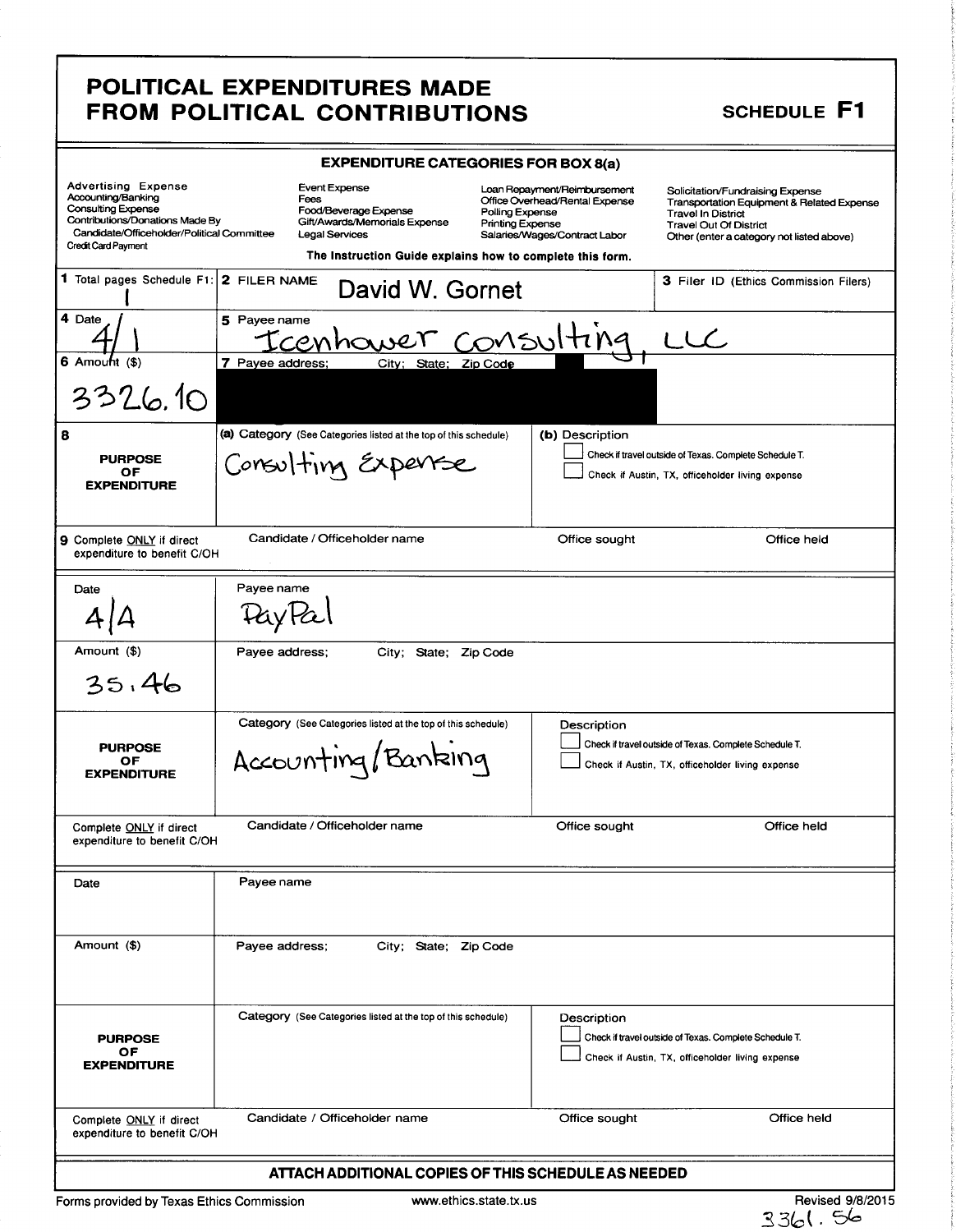# UNPAID INCURRED OBLIGATIONS SCHEDULE F2

| UNPAID INCURRED OBLIGATIONS                                                                                                                                                                                              | SCHEDULE F2                                                                                                                                                                                      |  |  |  |  |
|--------------------------------------------------------------------------------------------------------------------------------------------------------------------------------------------------------------------------|--------------------------------------------------------------------------------------------------------------------------------------------------------------------------------------------------|--|--|--|--|
|                                                                                                                                                                                                                          |                                                                                                                                                                                                  |  |  |  |  |
| <b>EXPENDITURE CATEGORIES FOR BOX 10(a)</b>                                                                                                                                                                              |                                                                                                                                                                                                  |  |  |  |  |
| Advertising Expense<br>Accounting/Banking<br>Consulting Expense<br>Contributions/Donations Made By<br><b>Event Expense</b><br>Fees<br>, coo<br>Food/Beverage Expense<br>Gift/Awards/Memorials Expense<br>Polling Expense | Loan Repayment/Reimbursement<br>Office Overhead/Rental Expense<br>Solicitation/Fundraising Expense<br>Transportation Equipment & Related Expense<br>Travel In District<br>Travel Out Of District |  |  |  |  |
| Candidate/Officeholder/Political Committee Legal Services                                                                                                                                                                | Printing Expense<br>Salaries/Wages/Contract Labor<br>Other (enter a category not listed above)                                                                                                   |  |  |  |  |
| The Instruction Guide explains how to complete this form.<br><sup>1</sup> Total pages Schedule F2: 2 FILER NAME David W. Gornet                                                                                          | 3 Filer ID (Ethics Commission Filers)                                                                                                                                                            |  |  |  |  |
|                                                                                                                                                                                                                          |                                                                                                                                                                                                  |  |  |  |  |
| <b>I TOTAL OF UNITEMIZED UNPAID INCURRED OBLIGATIONS</b>                                                                                                                                                                 |                                                                                                                                                                                                  |  |  |  |  |
| 6 Payee name<br>$5$ Date<br>Icenhower Consulting LLC<br>$\frac{1}{2}$ $\frac{1}{4}$                                                                                                                                      |                                                                                                                                                                                                  |  |  |  |  |
| 8 Payee address; City; State; Zip Code                                                                                                                                                                                   |                                                                                                                                                                                                  |  |  |  |  |
| 2800.00                                                                                                                                                                                                                  |                                                                                                                                                                                                  |  |  |  |  |
| <b>X</b> Political<br>Non-Political                                                                                                                                                                                      |                                                                                                                                                                                                  |  |  |  |  |
| $\vert$ (a) Category (See Categories listed at the top of this schedule)                                                                                                                                                 | (b) Description                                                                                                                                                                                  |  |  |  |  |
| <b>PURPOSE<br/>OF<br/>EXPENDITURE</b><br>$\cdots$<br>Cansulting                                                                                                                                                          | Check if travel outside of Texas. Complete Schedule T.                                                                                                                                           |  |  |  |  |
|                                                                                                                                                                                                                          | Check if Austin, TX, officeholder living expense                                                                                                                                                 |  |  |  |  |
| 11 Complete ONLY if direct<br>expenditure to benefit C/OH<br>Candidate / Officeholder name                                                                                                                               | Office held<br>Office sought                                                                                                                                                                     |  |  |  |  |
|                                                                                                                                                                                                                          |                                                                                                                                                                                                  |  |  |  |  |
|                                                                                                                                                                                                                          |                                                                                                                                                                                                  |  |  |  |  |
| Bate SI Payee name Scott Graphics<br>Amount (\$)                                                                                                                                                                         |                                                                                                                                                                                                  |  |  |  |  |
| Pavee address: City: State: Zip Code<br>462500                                                                                                                                                                           |                                                                                                                                                                                                  |  |  |  |  |
|                                                                                                                                                                                                                          |                                                                                                                                                                                                  |  |  |  |  |
| TYPE OF<br>EXPENDITURE<br><b>X</b> Political<br>Non-Political                                                                                                                                                            |                                                                                                                                                                                                  |  |  |  |  |
| Category (See Categories listed at the top of this schedule)                                                                                                                                                             | Description<br>Check if travel outside of Texas. Complete Schedule T.                                                                                                                            |  |  |  |  |
| PURPOSE<br>OF<br>EXPENDITURE<br>Consulting                                                                                                                                                                               | Check if Austin, TX, officeholder living expense                                                                                                                                                 |  |  |  |  |
|                                                                                                                                                                                                                          |                                                                                                                                                                                                  |  |  |  |  |
| Complete ONLY if direct<br>expenditure to benefit C/OH<br>Candidate / Officeholder name                                                                                                                                  | Office sought<br>Office held                                                                                                                                                                     |  |  |  |  |
|                                                                                                                                                                                                                          |                                                                                                                                                                                                  |  |  |  |  |
|                                                                                                                                                                                                                          |                                                                                                                                                                                                  |  |  |  |  |
|                                                                                                                                                                                                                          |                                                                                                                                                                                                  |  |  |  |  |
| ATTACH ADDITIONAL COPIES OF THIS SCHEDULE AS NEEDED                                                                                                                                                                      |                                                                                                                                                                                                  |  |  |  |  |
| Forms provided by Texas Ethics Commission<br>www.ethics.state.tx.us                                                                                                                                                      | Revised 9/8/2015                                                                                                                                                                                 |  |  |  |  |
|                                                                                                                                                                                                                          | 2125                                                                                                                                                                                             |  |  |  |  |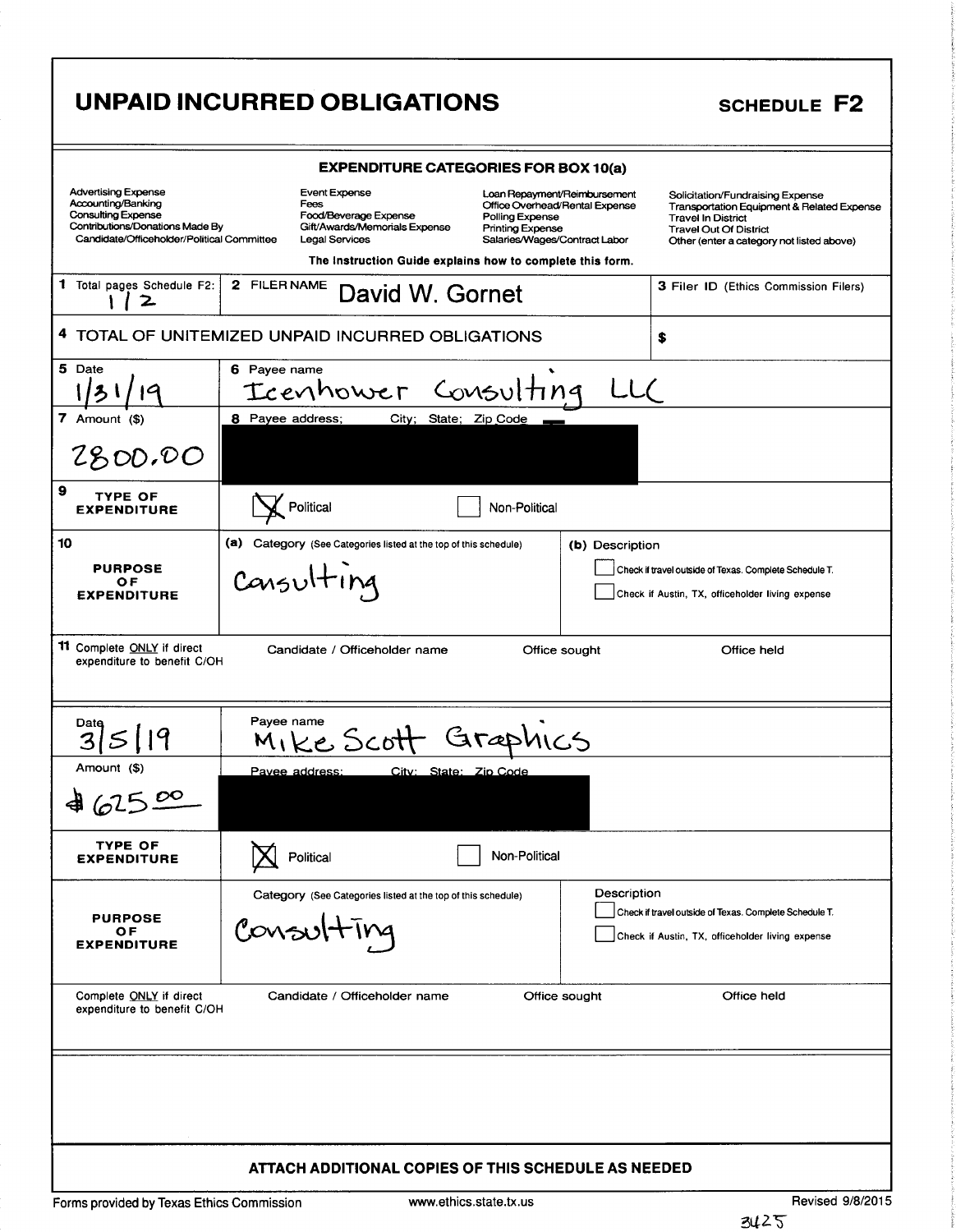# UNPAID INCURRED OBLIGATIONS SCHEDULE F2

# EXPENDITURE CATEGORIES FOR BOX 10(a) Advertising Expense Event Expense Event Expense Loan Repayment/Reimbursement Solicitation/Fundraising Expense<br>Accounting/Banking expense Fees Expense Office Overhead/Rental Expense Transportation Equipment & Relation Accounting/Banking externation of Fees Fees office Overhead/Rental Expense Transportation Equipment & Related Expense<br>Consulting Expense Food/Beverage Expense Polling Expense Travel In District expense in Expense of the St Consulting Expense Food/Beverage Expense Polling Expense France Travel In District<br>Contributions/Donations Made By Gift/Awards/Memorials Expense Printing Expense Travel Out Of District Contributions/Donations Made By Gift/Awards/Memorials Expense Printing Expense Travel Out Of District<br>Candidate/Officeholder/Political Committee Legal Services Salaries/Wages/Contract Labor Other (enter a category not list The Instruction Guide explains how to complete this form. 1 Total pages Schedule F2: 1 pages Schedule F2: 2 FILER NAME David W. Gornet 3 Filer ID (Ethics Commission Filers) 2/2<br>
DTAL OF UNITEMIZED UNPAID INCURRED OBLIGATIONS<br>  $\frac{1}{3}$ <br>  $\frac{1}{3}$ <br>
POUT (\$)<br>
8 Payee address; City; State; Zip Code<br>
PURPOSE<br>
PURPOSE<br>
PURPOSE<br>
PURPOSE<br>
PURPOSE<br>
COVEN  $\left|\frac{1}{1}$ <br>
PURPOSE<br>
COVEN  $\left|\frac{1}{1}$ <br>
PURP 4 TOTAL OF UNITEMIZED UNPAID INCURRED OBLIGATIONS 5 Date  $\vert$  6 Payee name  $\overline{\mathfrak{l}}$  1 9 | Icenhower Consulting 313 <sup>t</sup> 7 Amount (\$) | 8 Payee address; City; State; Zip Code  $\mathbf{O}^{\mathbf{O}}$ 9 TYPE OF Political **Non-Political** Non-Political **EXPENDITURE** 10 **a)** (a) Category (See Categories listed at the top of this schedule) **(b)** Description COMSU<sup>H</sup>IN 4 OF<br>EXPENDITURE 11 Complete ONLY if direct Candidate / Officeholder name Office sought Office held expenditure to benefit C/OH Date Payee name<br>2/27/19 Fort Bend Chamber  $2<sub>1</sub>$ Amount (\$) Payee address; City; State; Zip Code  $\mathbf{\Omega}$ あろの TYPE OF EXPENDITURE | Non-Political | Non-Political Category (See Categories listed at the top of this schedule) Description<br>
PURPOSE Check if travel outside of Texas. Complete Schedule T. PURPOSE | EVENT EXPENSE | Gheck if travel outside of Texas. Complete Schedule T<br>OF DEVENT EXPENSE | Gheck if Austin, TX, officeholder living expense Complete ONLY if direct Candidate / Officeholder name Office sought Office held expenditure to benefit C/OH ATTACH ADDITIONAL COPIES OF THIS SCHEDULE AS NEEDED Forms provided by Texas Ethics Commission www.ethics.state.tx.us Revised 9/8/2015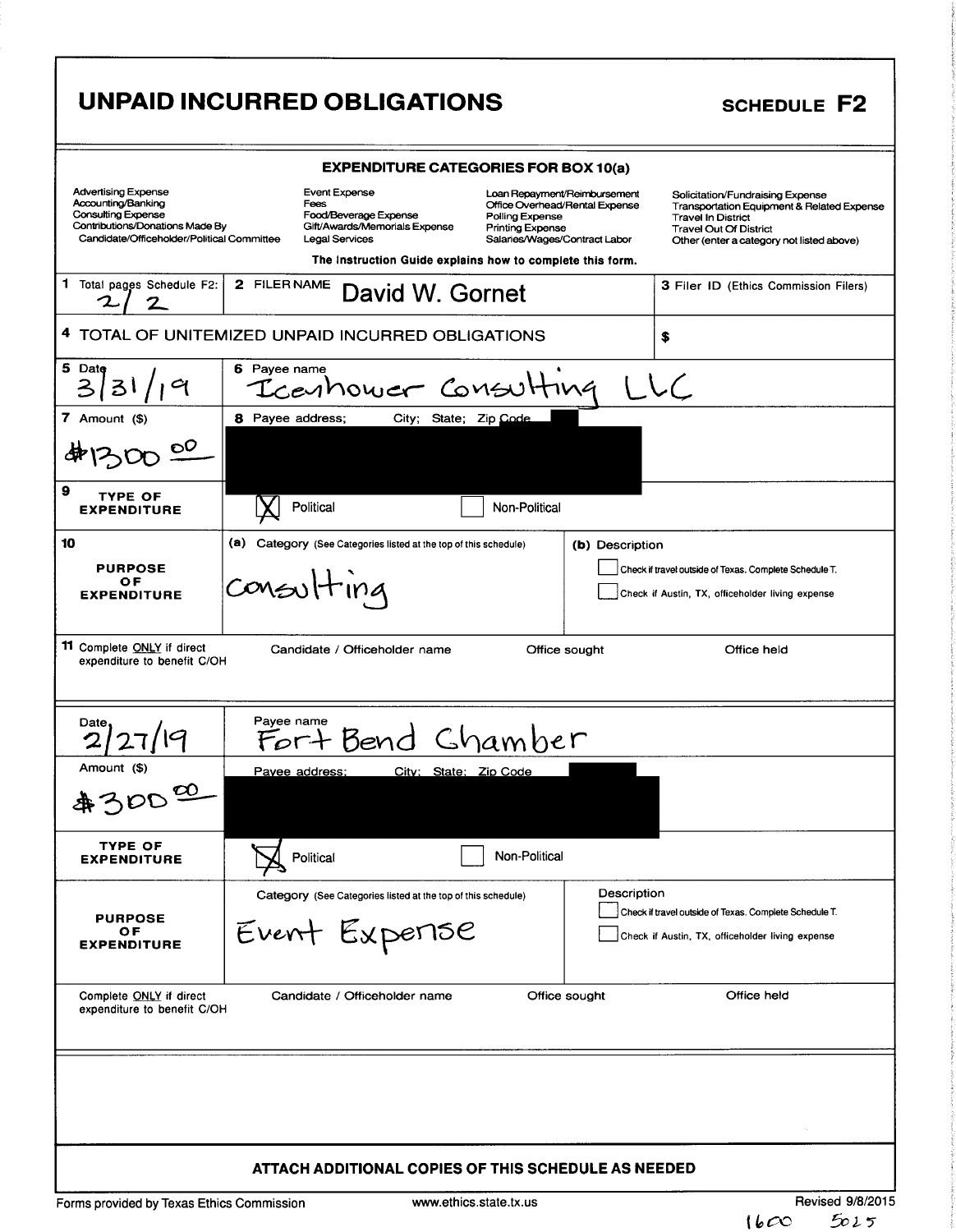|                                                                                                                                                         | <b>EXPENDITURES MADE BY CREDIT CARD</b>                                                                                                                                                                                                                                                                                | <b>SCHEDULE F4</b>                                                                                                                                                                        |  |  |  |  |
|---------------------------------------------------------------------------------------------------------------------------------------------------------|------------------------------------------------------------------------------------------------------------------------------------------------------------------------------------------------------------------------------------------------------------------------------------------------------------------------|-------------------------------------------------------------------------------------------------------------------------------------------------------------------------------------------|--|--|--|--|
| <b>EXPENDITURE CATEGORIES FOR BOX 10(a)</b>                                                                                                             |                                                                                                                                                                                                                                                                                                                        |                                                                                                                                                                                           |  |  |  |  |
| <b>Advertising Expense</b><br>Accounting/Banking<br>Consulting Expense<br>Contributions/Donations Made By<br>Candidate/Officeholder/Political Committee | Event Expense<br>Loan Repayment/Reimbursement<br>Fees<br>Office Overhead/Rental Expense<br>Food/Beverage Expense<br>Polling Expense<br>Gift/Awards/Memorials Expense<br><b>Printing Expense</b><br><b>Legal Services</b><br>Salaries/Wages/Contract Labor<br>The Instruction Guide explains how to complete this form. | Solicitation/Fundraising Expense<br>Transportation Equipment & Related Expense<br><b>Travel In District</b><br><b>Travel Out Of District</b><br>Other (enter a category not listed above) |  |  |  |  |
| Total pages Schedule F4:<br>1.<br>ን                                                                                                                     | 2 FILER NAME<br>David W. Gornet                                                                                                                                                                                                                                                                                        | 3 Filer ID (Ethics Commission Filers)                                                                                                                                                     |  |  |  |  |
| 4 TOTAL OF UNITEMIZED EXPENDITURES CHARGED TO A CREDIT CARD<br>\$                                                                                       |                                                                                                                                                                                                                                                                                                                        |                                                                                                                                                                                           |  |  |  |  |
| 5 Date<br>7 Amount (\$)<br># 129.17                                                                                                                     | 6 Payee name<br>ROGEK'<br><b>8</b> Pavee address:<br>City: State: Zin Code                                                                                                                                                                                                                                             |                                                                                                                                                                                           |  |  |  |  |
| 9<br><b>TYPE OF</b><br><b>EXPENDITURE</b>                                                                                                               | Political<br>Non-Political                                                                                                                                                                                                                                                                                             |                                                                                                                                                                                           |  |  |  |  |
| 10<br><b>PURPOSE</b><br>0F<br><b>EXPENDITURE</b>                                                                                                        | (a)<br>Category (See Categories listed at the top of this schedule)<br>Event Expense                                                                                                                                                                                                                                   | (b) Description<br>Check if travel outside of Texas. Complete Schedule T.<br>Check if Austin, TX, officeholder living expense                                                             |  |  |  |  |
| 11 Complete ONLY if direct<br>Candidate / Officeholder name<br>Office sought<br>Office held<br>expenditure to benefit C/OH                              |                                                                                                                                                                                                                                                                                                                        |                                                                                                                                                                                           |  |  |  |  |
|                                                                                                                                                         | Payee name<br>WINE                                                                                                                                                                                                                                                                                                     |                                                                                                                                                                                           |  |  |  |  |
| Amount (\$)<br><b>身59.39</b>                                                                                                                            | Pavee address:<br>City State Zin Code                                                                                                                                                                                                                                                                                  |                                                                                                                                                                                           |  |  |  |  |
| <b>TYPE OF</b><br><b>EXPENDITURE</b>                                                                                                                    | Non-Political<br>Political                                                                                                                                                                                                                                                                                             |                                                                                                                                                                                           |  |  |  |  |
| <b>PURPOSE</b><br>O F<br><b>EXPENDITURE</b>                                                                                                             | Category (See Categories listed at the top of this schedule)<br>Event Expense                                                                                                                                                                                                                                          | Description<br>Check if travel outside of Texas. Complete Schedule T.<br>Check if Austin, TX, officeholder living expense                                                                 |  |  |  |  |
| Complete ONLY if direct<br>expenditure to benefit C/OH                                                                                                  | Candidate / Officeholder name<br>Office sought                                                                                                                                                                                                                                                                         | Office held                                                                                                                                                                               |  |  |  |  |
| Forms provided by Texas Ethics Commission                                                                                                               | ATTACH ADDITIONAL COPIES OF THIS SCHEDULE AS NEEDED<br>www.ethics.state.tx.us                                                                                                                                                                                                                                          | Revised 9/8/2015                                                                                                                                                                          |  |  |  |  |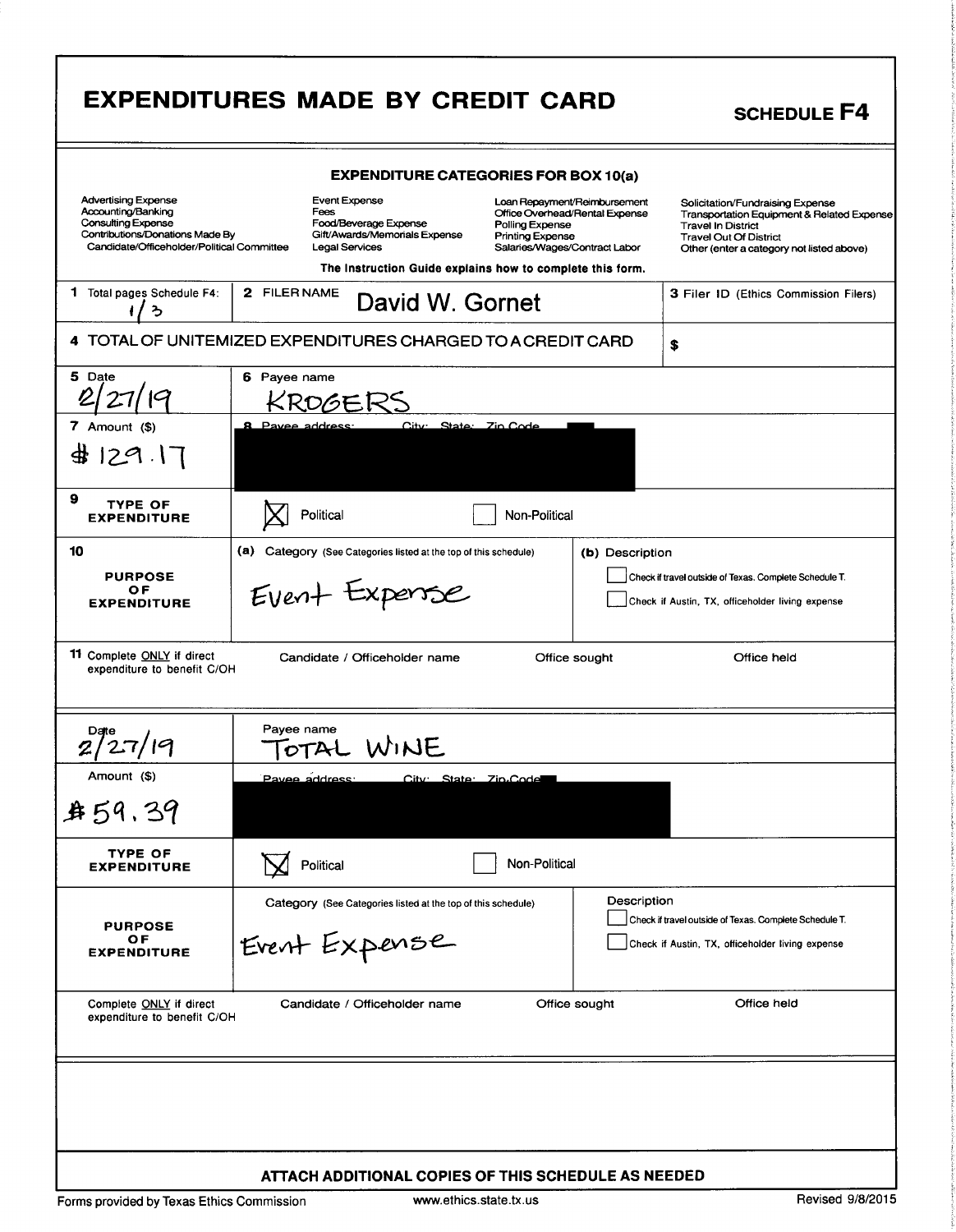| <b>EXPENDITURES MADE BY CREDIT CARD</b><br><b>SCHEDULE F4</b>                                                                                                                                                                                                                                                                                                                   |  |  |  |
|---------------------------------------------------------------------------------------------------------------------------------------------------------------------------------------------------------------------------------------------------------------------------------------------------------------------------------------------------------------------------------|--|--|--|
| <b>EXPENDITURE CATEGORIES FOR BOX 10(a)</b>                                                                                                                                                                                                                                                                                                                                     |  |  |  |
| Advertising Expense<br>Accounting/Banking<br>Consulting Expense<br>Contributions/Donations Made By<br>Event Expense<br>Fees<br>Loan Repayment/Reimbursement<br>Office Overhead/Rental Expense                                                                                                                                                                                   |  |  |  |
| Solicitation/Fundraising Expense<br>Transportation Equipment & Related Expense<br>Travel In District<br>Travel Out Of District<br>Other (enter a category not listed above)<br>.<br>Food/Beverage Expense<br>Gift/Awards/Memorials Expense<br>Polling Expense<br>Printing Expense<br>Salaries/Wages/Contract Labor<br>Candidate/Officeholder/Political Committee Legal Services |  |  |  |
| The Instruction Guide explains how to complete this form.<br>1 Total pages Schedule F4: 2 FILERNAME David W. Gornet<br>3 Filer ID (Ethics Commission Filers)                                                                                                                                                                                                                    |  |  |  |
| 4 TOTAL OF UNITEMIZED EXPENDITURES CHARGED TO A CREDIT CARD                                                                                                                                                                                                                                                                                                                     |  |  |  |
|                                                                                                                                                                                                                                                                                                                                                                                 |  |  |  |
| $\frac{5 \text{ Date}}{2/6/19}$<br>6 Payee name<br>7 Amount $(\$)$<br>8 Payee address; City; State; Zip Code                                                                                                                                                                                                                                                                    |  |  |  |
| 450°7                                                                                                                                                                                                                                                                                                                                                                           |  |  |  |
| M Political                                                                                                                                                                                                                                                                                                                                                                     |  |  |  |
| Non-Political<br>(a) Category (See Categories listed at the top of this schedule)<br>(b) Description                                                                                                                                                                                                                                                                            |  |  |  |
| PURPOSE<br>OF<br>EXPENDITURE<br>Check if travel outside of Texas. Complete Schedule T.<br>Adverfising                                                                                                                                                                                                                                                                           |  |  |  |
| Check if Austin, TX, officeholder living expense                                                                                                                                                                                                                                                                                                                                |  |  |  |
| <sup>1</sup> 11 Complete <u>ONLY</u> if direct<br>expenditure to benefit C/OH<br>Candidate / Officeholder name<br>Office sought<br>Office held                                                                                                                                                                                                                                  |  |  |  |
|                                                                                                                                                                                                                                                                                                                                                                                 |  |  |  |
| Date<br>$2/22/19$<br>Amount (\$)<br>Payee name<br>Parnela Printing                                                                                                                                                                                                                                                                                                              |  |  |  |
|                                                                                                                                                                                                                                                                                                                                                                                 |  |  |  |
| \$62.79                                                                                                                                                                                                                                                                                                                                                                         |  |  |  |
| <b>TYPE OF<br/>EXPENDITURE</b><br><b>V</b> Political<br>Non-Political                                                                                                                                                                                                                                                                                                           |  |  |  |
| Description<br>Incok if travel outside of Texas. Complete Schedule T.<br>Category (See Categories listed at the top of this schedule)<br>$\bullet$ $\bullet$ $\bullet$                                                                                                                                                                                                          |  |  |  |
| PURPOSE<br>OF<br>EXPENDITURE<br>Advertising<br>Check if Austin, TX, officeholder living expense                                                                                                                                                                                                                                                                                 |  |  |  |
| Printing Expense<br>Candidate / Officeholder name<br>Office held<br>Office sought                                                                                                                                                                                                                                                                                               |  |  |  |
| Complete ONLY if direct<br>expenditure to benefit C/OH                                                                                                                                                                                                                                                                                                                          |  |  |  |
|                                                                                                                                                                                                                                                                                                                                                                                 |  |  |  |
|                                                                                                                                                                                                                                                                                                                                                                                 |  |  |  |
|                                                                                                                                                                                                                                                                                                                                                                                 |  |  |  |
| ATTACH ADDITIONAL COPIES OF THIS SCHEDULE AS NEEDED<br>Revised 9/8/2015<br>Forms provided by Texas Ethics Commission<br>www.ethics.state.tx.us                                                                                                                                                                                                                                  |  |  |  |